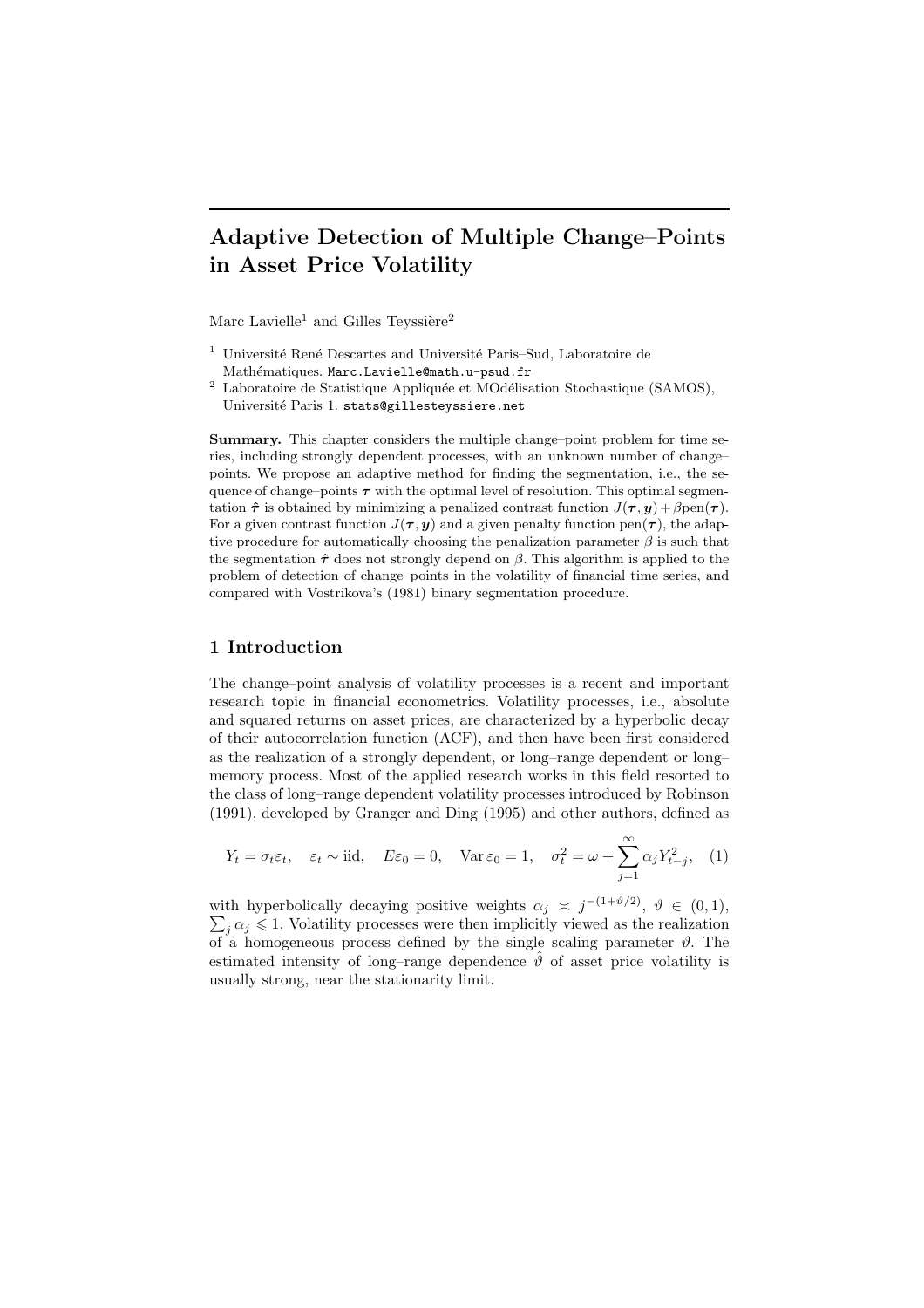Alternatively, the returns series are modeled by the Integrated  $\text{ARCH}(\infty)$ volatility process, defined by equation (1) with exponentially decaying coefficients  $\alpha_j$  and  $\sum_j \alpha_j = 1$ , i.e., a process with infinite variance since  $\omega > 0$ . This IARCH representation is incompatible with the conclusion on the presence of long–memory in volatility grounded on the hyperbolic decay of the sample ACF of power transformations of this returns process, since this sample ACF is not properly defined. This contradiction should have questioned the relevance of the hypothesis of a homogeneous volatility process as it was already well known in the statistical literature that change–point processes, nonstationary processes and long–range dependent processes might be confused; see e.g., Bhattacharya et al. (1983).

Pioneering works by Mikosch and Stărică (1999, 2003, 2004) advocated the change–point alternative for the analysis of volatility processes, and claimed that the empirical long–range dependence of volatility process was the consequence of nonstationarities. The standard short–range dependent volatility models still provide an accurate representation of the volatility process, provided that we estimate them on intervals of homogeneity. This idea of approximating nonstationary processes with locally stationary processes has been considered by Dalhaus (1997). The statistical theory for volatility processes with a change–point was developed very recently; see, besides the references mentioned above, Chu (1995), Kokoszka and Leipus  $(1999, 2000)$ , Horváth, Kokoszka and Teyssière  $(2001)$ , Kokoszka and Teyssière (2002), Berkes, Horváth and Kokoszka (2004), Berkes, Gombay, Horváth and Kokoszka (2004). Interested readers are referred to the chapter on GARCH volatility models by Giraitis, Leipus and Surgailis (2005) in this volume.

Furthermore, if we stick to the parametric framework of long–range dependent volatility processes, the estimates of the long memory parameter on the whole sample and on different subsamples significantly differ. Statistical tests for change in the memory parameter by Horváth  $(2001)$ , Horváth and Shao (1999) and Beran and Terrin (1999) would reject the null hypothesis of constant long–memory parameter. Thus, even in this framework, the hypothesis of a homogeneous process might be too strong.

We consider here a semiparametric approach, i.e., without reference to a parametric volatility model. The time series cannot be modeled as a stationary process but rather as a piecewise stationary process. Some abrupt changes affect the variance of the time-series at random times, but the distribution of the data does not vary between two successive sudden changes. In what follows, we propose a method which allows to systematically detect these sudden changes and to locate their positions. This method also allows the estimation of the distribution of the data between the abrupt changes. This semiparametric approach is also of interest in a parametric framework, as it might suggest a partition of the series in intervals of homogeneity were stationary volatility models can be estimated; see Aggarwal et al. (1999).

The issue of multiple change–points detection has been first viewed as an extension of the single change–point problem by using Vostrikova's (1981) bi-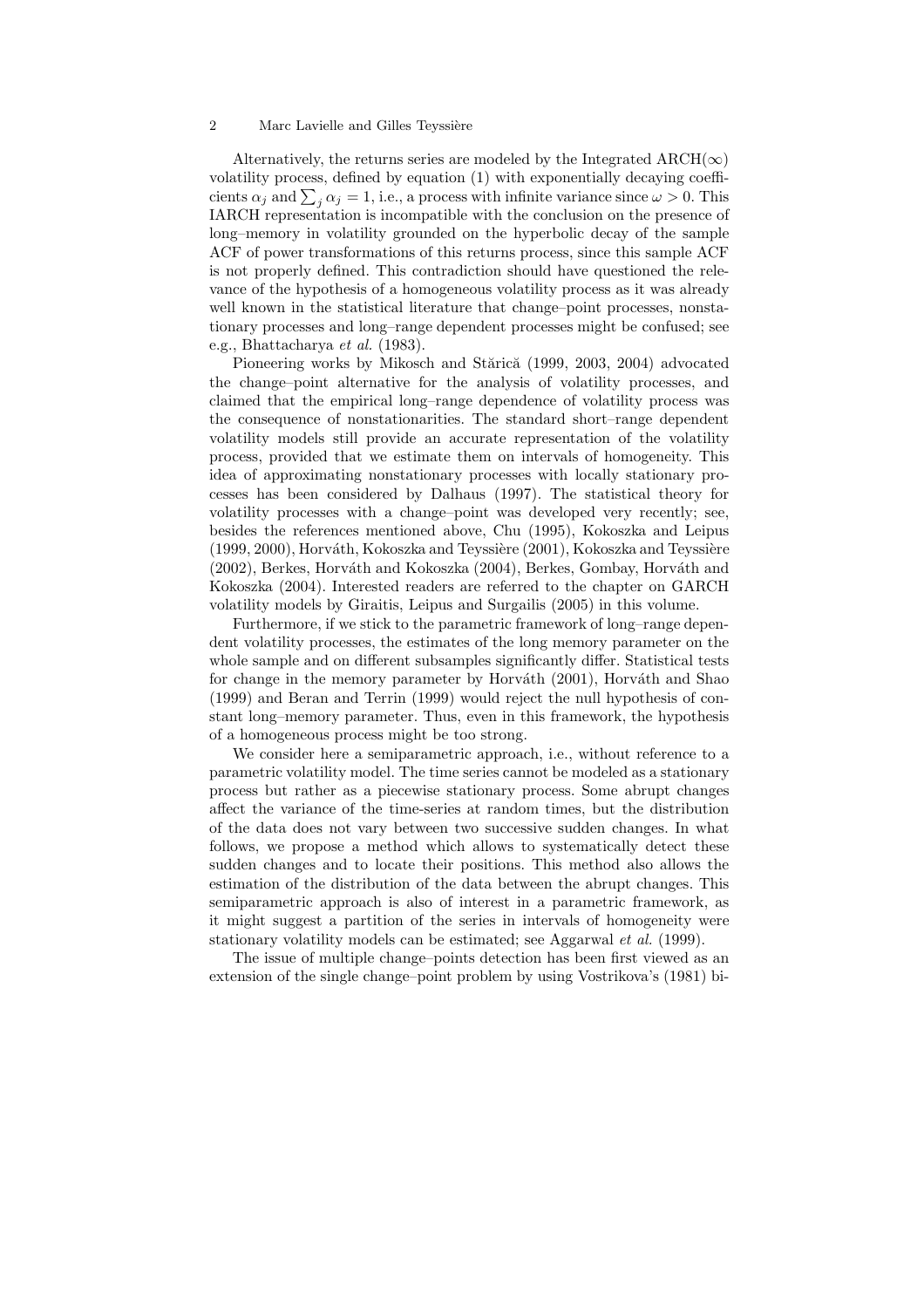nary segmentation (BS) procedure, which consists in iteratively applying the single change–point detection procedure, i.e., apply first the test for change– point on the whole sample of observations, and if such a point is found, use the same testing procedure on the two resulting sub–segments and on subsequent partitions, until no further change–point is found. This method has been extended by Whitcher et al. (2002) to the case of long–range dependent processes by applying it to the discrete wavelet transform of the long–memory process with changes in variance. The BS method was also used by Berkes, Horváth, Kokoszka and Shao (2003) for adjudicating between multiple change–points and long–range dependence in levels.

The BS method is very simple, but has a serious drawback: the number of change–points might be overestimated and their location might be wrong, as one transforms the global problem of change–point detection in a sequence of local change–point detections. The resulting segmentation is not optimal.

We shall adopt here a global approach, where all the change–points are simultaneously detected by minimizing a penalized contrast function of the form

# $J(\tau, y) + \beta \text{pen}(\tau),$

see Braun et al.  $(2000)$ , Lavielle  $(1999)$ , Lavielle and Ludeña  $(2000)$  and Yao (1988). Here,  $J(\tau, y)$  measures the fit of  $\tau$  with  $y$ , with  $y = Y_1, \ldots, Y_n$ . Its role is to locate the change–points as accurately as possible. The penalty term pen( $\tau$ ) only depends on the dimension  $K(\tau)$  of the model  $\tau$  and increases with  $K(\tau)$ . Thus, it is used for determinating the number of change–points. The penalization parameter  $\beta$  adjusts the trade-off between the minimization of  $J(\tau, \mathbf{y})$  (obtained with a high dimension of  $\tau$ ), and the minimization of pen( $\tau$ ) (obtained with a small dimension of  $\tau$ ). Lavielle (1999) applied this method, with an arbitrary choice for  $\beta$ , to the series of French CAC 40 index and uncovered changes in the distribution of returns.

Asymptotic results concerning penalized least–squares estimates have been obtained in theoretical general contexts in Lavielle (1999) and Lavielle and Lude $\tilde{a}$  (2000), extending the previous results by Yao (1988). We shall show that this kind of contrast can also be useful in practice. The main problem is the optimal choice for a penalty function and a coefficient  $\beta$ . In the Gaussian case, Yao (1988) suggested the Schwarz criterion. A complete discussion of the most popular criteria (AIC, Mallow's  $C_p$ , BIC), and many other references can be found in Birg´e and Massart (2001). In a more general context, we can use a contrast other than the least-squares criterion, since the variables are not necessarily Gaussian and independent. We propose an adaptive procedure for automatically choosing the penalty parameter  $\beta$  in section 2. We present in section 3 the binary segmentation procedure. An application to financial time series, daily returns on the FTSE 100 index and on 30–minutes spaced returns on FX rates, and simulated returns from artificial financial markets based on microeconomic models with interactive agents, is considered in section 4.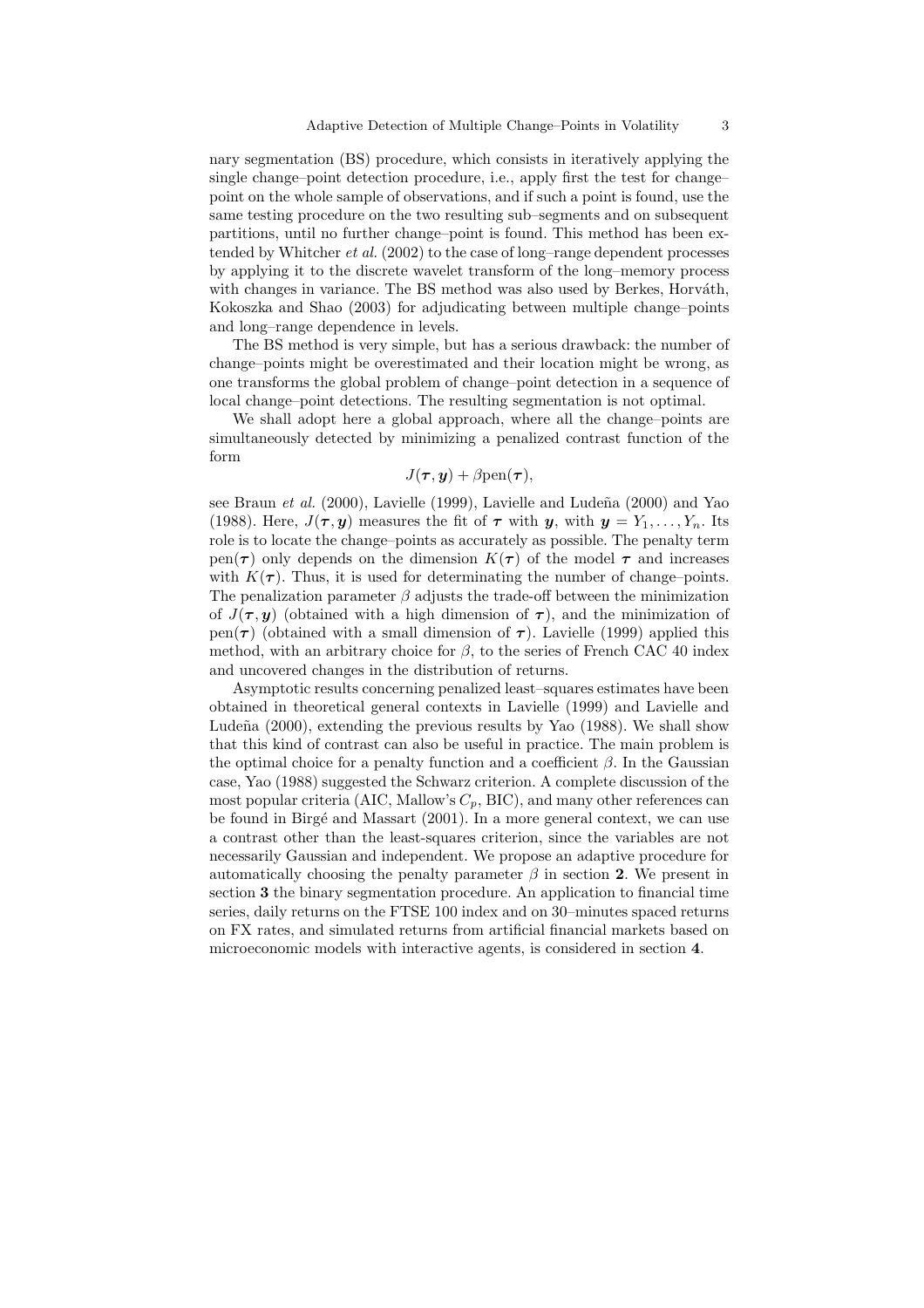# 2 A Penalized Contrast Estimate for the Change–Point Problem

## 2.1 The Contrast Function

We assume that the process  ${Y_t}$  is abruptly changing and is characterized by a parameter  $\theta \in \Theta$  that remains constant between two changes. We will strongly use this assumption to define our contrast function  $J(\tau, y)$ .

Let K be some integer and let  $\tau = \{\tau_1, \tau_2, \ldots, \tau_{K-1}\}\$  be an ordered sequence of integers satisfying  $0 < \tau_1 < \tau_2 < \ldots < \tau_{K-1} < n$ . For any  $1 \leq k \leq K$ , let  $U(Y_{\tau_{k-1}+1}, \ldots, Y_{\tau_k}; \theta)$  be a contrast function useful for estimating the unknown true value of the parameter in the segment  $k$ . In other words, the minimum contrast estimate  $\hat{\theta}(Y_{\tau_{k-1}+1}, \ldots, Y_{\tau_k}),$  computed on segment k of  $\tau$ , is defined as a solution to the following minimization problem:

$$
U\left(Y_{\tau_{k-1}+1},\ldots,Y_{\tau_k};\hat{\theta}(Y_{\tau_{k-1}+1},\ldots,Y_{\tau_k})\right)\leqslant U(Y_{\tau_{k-1}+1},\ldots,Y_{\tau_k};\theta),\ \forall\theta\in\Theta.
$$
\n
$$
(2)
$$

For any  $1 \leq k \leq K$ , let G be defined as

$$
G(Y_{\tau_{k-1}+1},\ldots,Y_{\tau_k}) = U\left(Y_{\tau_{k-1}+1},\ldots,Y_{\tau_k};\hat{\theta}(Y_{\tau_{k-1}+1},\ldots,Y_{\tau_k})\right).
$$
 (3)

Then, define the contrast function  $J(\tau, y)$  as

$$
J(\tau, y) = \frac{1}{n} \sum_{k=1}^{K} G(Y_{\tau_{k-1}+1}, \dots, Y_{\tau_k}),
$$
\n(4)

where  $\tau_0 = 0$  and  $\tau_K = n$ .

For the detection of changes in the variance of a sequence of random variables, the following contrast function, based on a Gaussian log–likelihood function, can be used:

$$
J_n(\boldsymbol{\tau}, \boldsymbol{y}) = \frac{1}{n} \sum_{k=1}^{K} n_k \log(\hat{\sigma}_k^2), \tag{5}
$$

where  $n_k = \tau_k - \tau_{k-1}$  is the length of segment k,  $\hat{\sigma}_k^2$  is the empirical variance computed on that segment k,  $\tilde{\sigma}_k^2 = n_k^{-1} \sum_{i=\tau_{k-1}+1}^{\tau_k} (Y_i - \bar{Y})^2$ , and  $\bar{Y}$  is the empirical mean of  $Y_1, \ldots, Y_n$ .

When the true number  $K^*$  of segments is known, the sequence  $\hat{\tau}_n$  of change–point instants that minimizes this kind of contrast function has the property, that under extremely general conditions, for any  $1 \leq k \leq K^* - 1$ ,

$$
\mathbf{P}(|\hat{\tau}_{n,k} - \tau_k^{\star}| > \delta) \to 0, \quad \text{when } \delta \to \infty \text{ and } n \to \infty,
$$
 (6)

see Lavielle (1999), Lavielle and Ludeña (2000). In particular, this result holds for weakly and strongly dependent processes.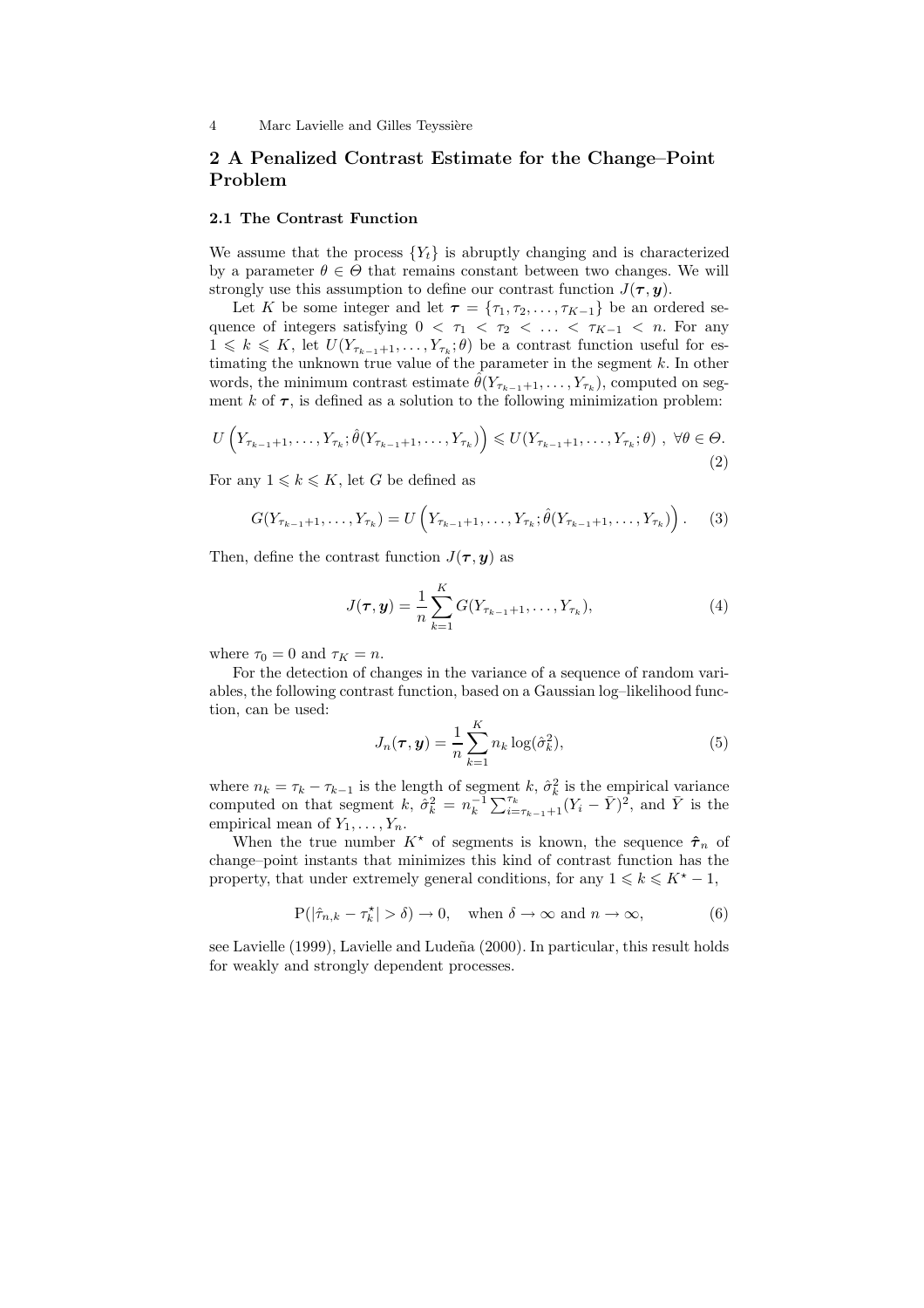### 2.2 Penalty Function for the Change–Point Problem

When the number of change–points is unknown, we estimate it by minimizing a penalized version of the function  $J(\tau, y)$ . For any sequence of change–point instants  $\tau$ , let pen( $\tau$ ) be a function of  $\tau$  that increases with the number  $K(\tau)$ of segments of  $\tau$ . Then, let  $\{\hat{\tau}_n\}$  be the sequence of change–point instants that minimizes

$$
U(\tau) = J(\tau, y) + \beta \text{pen}(\tau). \tag{7}
$$

The procedure is intuitively simple: the adjustment criteria must be compensated for in a way such that the over-segmentation would be penalized. However, the compensation must not be very important as a too large penalty function yields an underestimation of the number of segments.

If  $\beta$  is a function of n that goes to 0 at an appropriate rate as n goes to infinity, the estimated number of segments  $K(\hat{\tau}_n)$  converges in probability to  $K^*$  and condition (6) still holds; see Lavielle (1999), Lavielle and Ludeña (2000) for more details.

In practice, asymptotic results are not very useful for selecting the penalty term  $\beta$ pen( $\tau$ ). Indeed, given a real observed signal with a fixed and finite length n, the parameter  $\beta$  must be fixed to some arbitrary value. When the parameter  $\beta$  is chosen to be very large, only the more significant abrupt changes are detected. However, a small value of  $\beta$  produces a high number of the estimated changes. Therefore, a trade-off must be made, i.e., we have to select a value of  $\beta$  which yields a reasonable level of resolution in the segmentation.

Various authors suggest different penalty functions according to the model they consider. For example, the Schwarz criterion is used by Braun et al. (2000) for detecting changes in a DNA sequence.

Consider first the penalty function pen( $\tau$ ). By definition, pen( $\tau$ ) should increase with the number of segments  $K(\tau)$ . Following the most popular information criteria such the AIC and the Schwarz criteria, we suggest to use in practice the simplest penalty function  $pen(\tau) = K(\tau)$ .

Remark 1. We can argue this specific choice for the penalty function with theoretical considerations. Indeed, precise results have been recently obtained by Birgé and Massart (2001) in the following model:

$$
Y_i = s^\star(i) + \sigma \varepsilon_i, \quad 1 \leqslant i \leqslant n,
$$
\n<sup>(8)</sup>

where  $s^*(i) = \sum_{k=1}^{K^*} m_k \mathbf{1}_{\{\tau_{k-1}^*\} \in \{\tau_k^*\}}$  is a piecewise constant function. The sequence  $\{\varepsilon_i\}$  is a sequence of Gaussian white noise, with variance 1. A penalized least-squares estimate is obtained by minimizing

$$
J(\tau, y) = \frac{1}{n} \sum_{k=1}^{K(\tau)} \sum_{i=\tau_{k-1}+1}^{\tau_k} (Y_i - \bar{Y}_k)^2 + \beta \text{pen}(\tau).
$$
 (9)

In a non asymptotic context, Birgé and Massart (2001) have shown that a penalty function of the form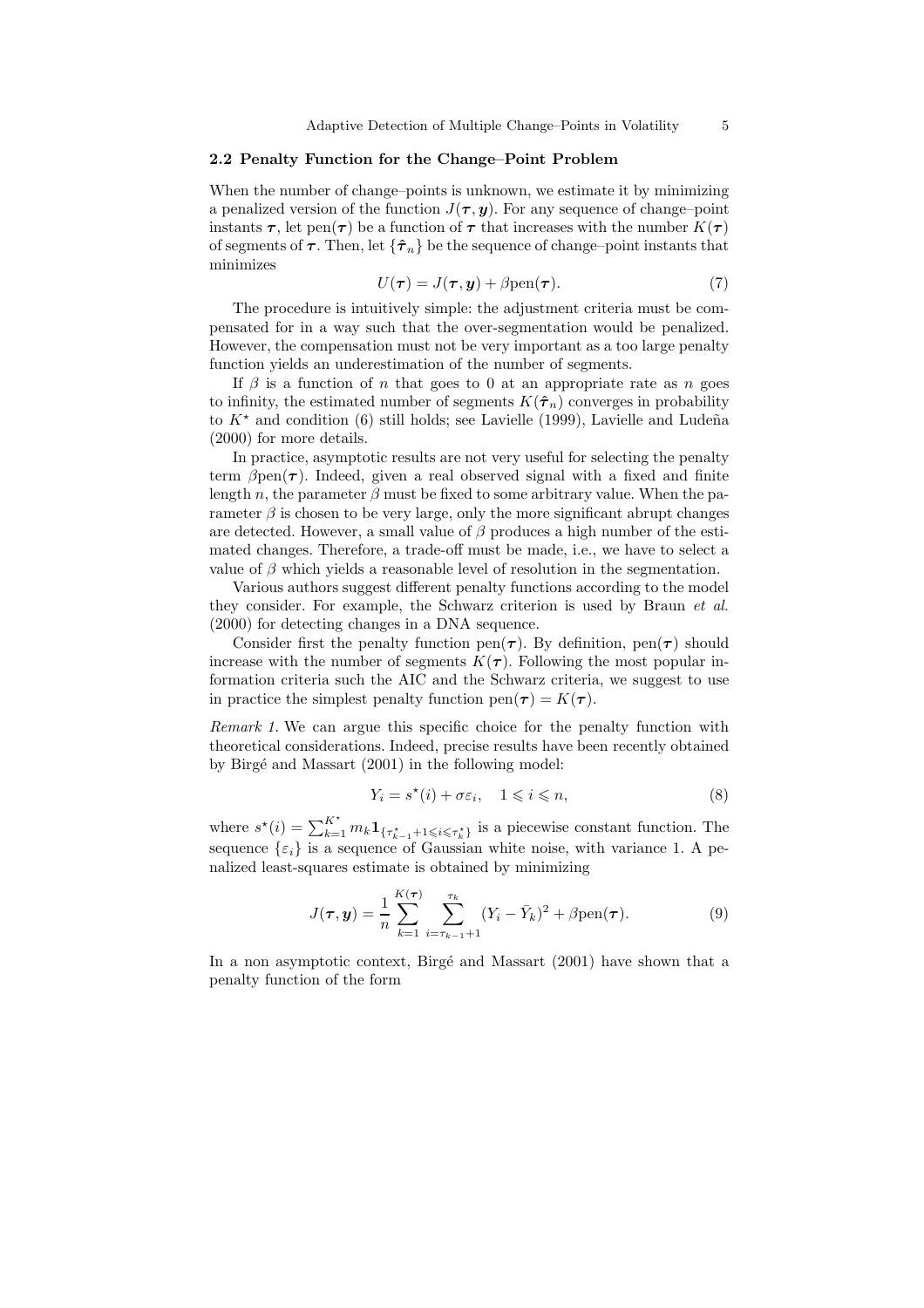pen
$$
(\tau) = K(\tau) \left( 1 + c \log \frac{n}{K(\tau)} \right), \quad \beta = \frac{2\sigma^2}{n},
$$
 (10)

is optimal for minimizing  $\mathbb{E} \left( \|\hat{s}_{\tau} - s^{\star}\|_{\infty}^2 \right)$ , where the estimated sequence of means  $\{\hat{s}_{\tau}(i)\}\)$  is defined as  $\hat{s}_{\tau}(i) = \sum_{k=1}^{K(\tau)} \bar{Y}_k \mathbf{1}_{\{\tau_{k-1}+1 \leqslant i \leqslant \tau_k\}}$ . Based on some numerical experiments, the authors suggest to use  $c = 2.5$ . Note that when the number  $K^*$  of segments is small in comparison with the length n of the series, this optimal penalty function is an almost linear function of  $K$ . Furthermore, Yao (1988) has proved the consistency of the Schwarz criterion for this model, with  $pen(\tau) = K(\tau)$  and  $\beta = 2\sigma^2(\log n)/n$ .

#### 2.3 An Adaptive Choice for the Penalization Parameter

For a given contrast function J and a given penalty function pen $(\tau)$ , the problem now reduces to the choice for the parameter  $\beta$ .

Let  $K_{MAX}$  be an upper bound on the dimension of  $\tau$ . For any  $1 \leqslant K \leqslant$  $K_{MAX}$ , let  $\mathcal{T}_{K}$  be the set of all the models of dimension K:

$$
\mathcal{T}_K = \{ \tau = (\tau_0, \ldots, \tau_K) \in \mathbb{N}^{K+1}, \ \tau_0 = 0 < \tau_1 < \tau_2 < \ldots \tau_{K-1} < \tau_K = n \}.
$$

By definition the best model  $\hat{\tau}_K$  of dimension K minimizes the contrast function J:

$$
\hat{\boldsymbol{\tau}}_K = \arg\min_{\boldsymbol{\tau} \in \mathcal{T}_K} J(\boldsymbol{\tau}, \boldsymbol{y}). \tag{11}
$$

Note that the sequence  $\{\hat{\tau}_K, 1 \leqslant K \leqslant K_{MAX}\}$  can easily be computed. Indeed, let G be the upper triangular matrix of dimension  $n \times n$  such that the element  $(i, j)$ , for  $j \geq i$  is  $\mathcal{G}_{i,j} = G(Y_i, Y_{i+1}, \ldots, Y_j)$ , where  $G(Y_i, \ldots, Y_j)$  is the contrast function computed with  $(Y_i, Y_{i+1}, \ldots, Y_j)$ . Thus, for any  $1 \leq K \leq K_{MAX}$ , we have to find a path  $\tau_0 = 0 < \tau_1 < \tau_2 < \ldots < \tau_{K-1} < \tau_K = n$  that minimizes the total cost

$$
J(\boldsymbol{\tau}, \boldsymbol{y}) = \frac{1}{n} \sum_{k=1}^{K} \mathcal{G}_{\tau_{k-1}, \tau_k}.
$$
 (12)

A dynamic programming algorithm can recursively compute the optimal paths  $(\hat{\tau}_K, 1 \leq K_{MAX})$ , see Kay (1998). This algorithm requires  $\mathcal{O}(n^2)$  operations. Then, let

$$
J_K = J(\hat{\boldsymbol{\tau}}_K, \boldsymbol{y}),\tag{13}
$$

$$
p_K = \text{pen}(\tau), \quad \forall \tau \in \mathcal{T}_K. \tag{14}
$$

As mentioned above, we suggest to use  $p<sub>K</sub> = K$ .

Thus, for any penalization parameter  $\beta > 0$ , the solution  $\hat{\tau}(\beta)$  minimizes the penalized contrast:

$$
\hat{\boldsymbol{\tau}}(\beta) = \arg \min (J(\boldsymbol{\tau}, \boldsymbol{y}) + \beta \text{pen}(\boldsymbol{\tau})) \tag{15}
$$

$$
=\hat{\boldsymbol{\tau}}_{\hat{K}(\beta)}\tag{16}
$$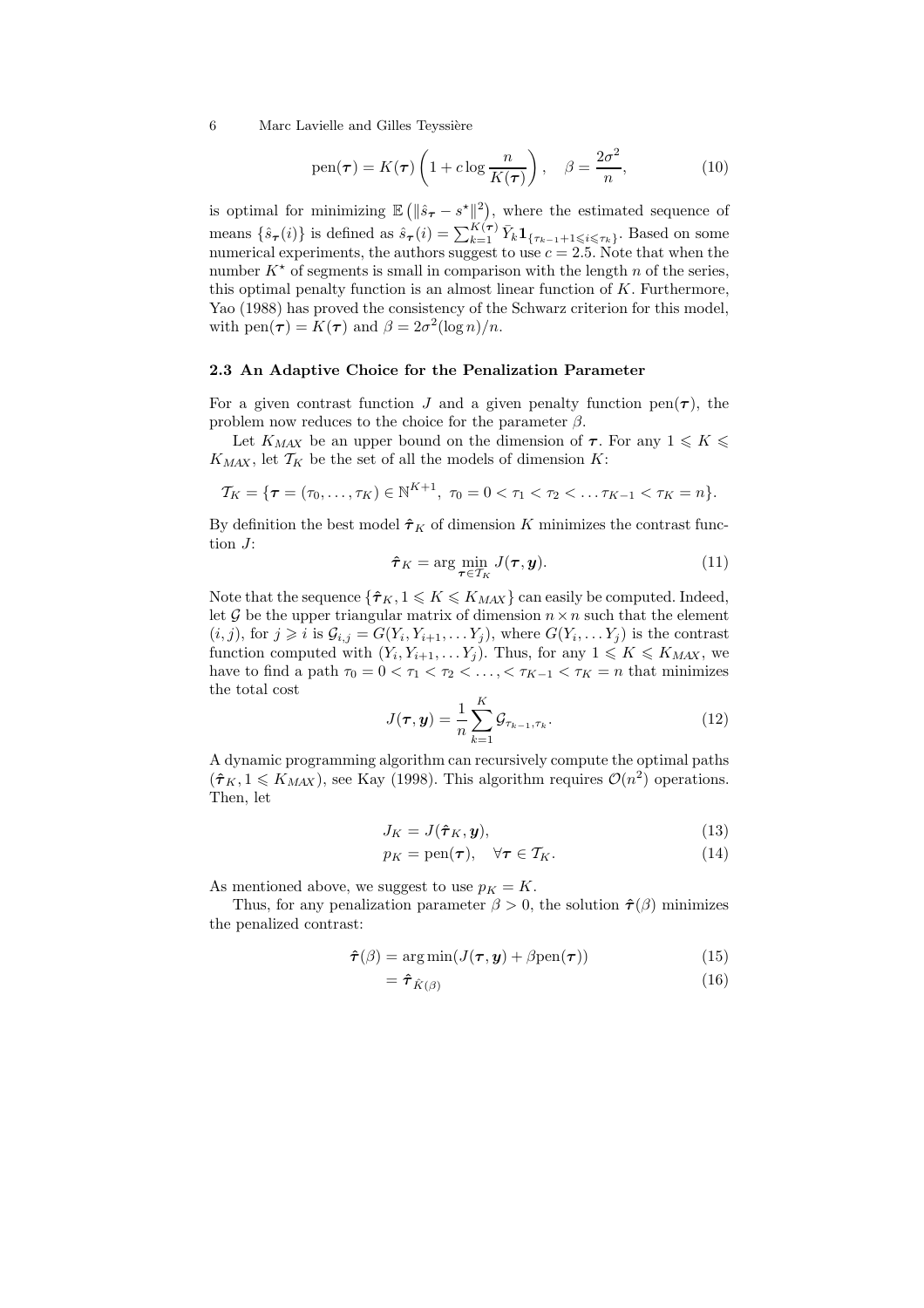Adaptive Detection of Multiple Change–Points in Volatility 7

where

$$
\hat{K}(\beta) = \arg\min_{K \ge 1} \{ J_K + \beta p_K \}.
$$
\n(17)

The way how the solution  $\hat{K}(\beta)$  varies with the penalization parameter  $\beta$  is given by the following proposition:

**Proposition 1.** There exists a sequence  $\{K_1 = 1 \lt K_2 \lt \ldots\}$ , and a sequence  $\{\beta_0 = \infty > \beta_1 > ... \}$ , with

$$
\beta_i = \frac{J_{K_i} - J_{K_{i+1}}}{p_{K_{i+1}} - p_{K_i}}, \quad i \geqslant 1,
$$
\n(18)

such that  $\hat{K}(\beta) = K_i$ ,  $\forall \beta \in [\beta_i, \beta_{i-1})$ . The subset  $\{(p_{K_i}, J_{K_i}), i \geq 1\}$  is the convex hull of the set  $\{(p_K, J_K), K \geq 1\}$ .

*Proof.* For any  $K \geq 1$ , let  $\hat{K}(\beta) = K$ . Then

$$
J_K + \beta p_K < \min_{L > K} (J_L + \beta p_L),\tag{19}
$$

$$
J_K + \beta p_K < \min_{L < K} (J_L + \beta p_L). \tag{20}
$$

Thus,  $\beta$  must satisfy

$$
\max_{L>K} \frac{J_K - J_L}{p_L - p_K} < \beta < \min_{L < K} \frac{J_L - J_K}{p_K - p_L}.\tag{21}
$$

 $\blacksquare$ 

The estimated sequence  $\hat{\tau}$  should not strongly depend on the choice for the penalization coefficient  $\beta$ . In other words, a small change of  $\beta$  should not lead to a radically different solution  $\hat{\tau}$ . This stability of the solution with respect to the choice for  $\beta$  will be ensured if we only retain the largest intervals  $[\beta_i, \beta_{i-1}), i \geq 1.$ 

In summary, we propose the following procedure:

- 1. For  $K = 1, 2, ..., K_{MAX}$ , compute  $\hat{\tau}_K$ ,  $J_K = J(\hat{\tau}_K, y)$  and  $p_K =$  $pen(\hat{\boldsymbol{\tau}}_K),$
- 2. compute the sequences  $\{K_i\}$  and  $\{\beta_i\}$ , and the lengths  $\{l_{K_i}\}$  of the intervals  $[\beta_i, \beta_{i-1}),$
- 3. retain the greatest value(s) of  $K_i$  such that  $l_{K_i} \gg l_{K_j}$ , for  $j > i$ .

Remark 2. Choosing the largest interval usually underestimates the number of changes. Indeed, this interval usually corresponds to a very small number of change–points and we only detect the most drastic changes with such a penalty function. This explains why we should better look for the highest dimension  $K_i$  such that  $l_{K_i} \gg l_{K_j}$ , for any  $j > i$ , to recover the smallest details.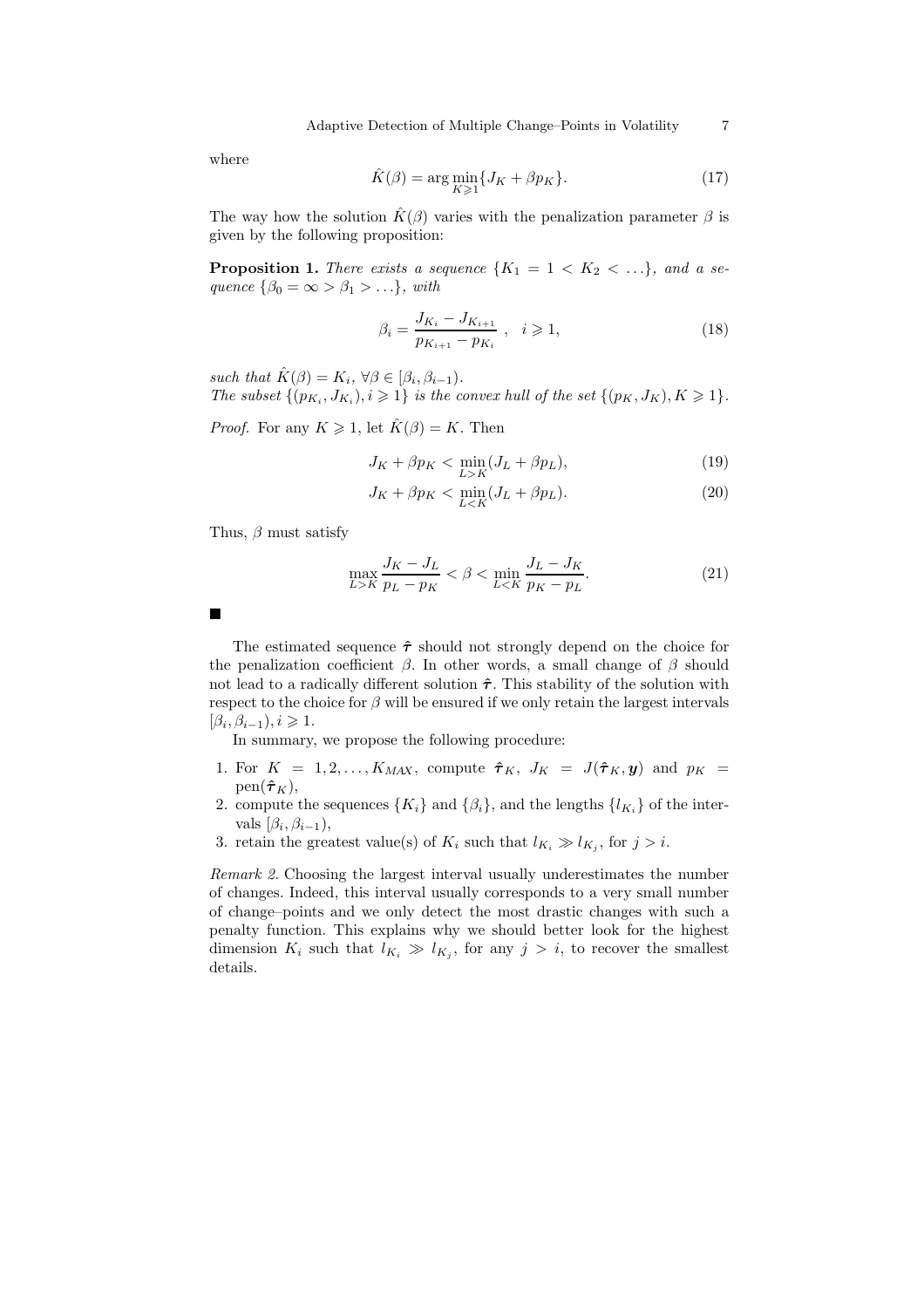Instead of computing only one configuration of change–points, this method allows us to put forward different solutions with different dimensions. Indeed, it would be an illusion to believe that a completely blind method can give the "best" solution in any situation. If two dimensions  $K_i$  and  $K_j$  satisfy the criteria suggested in step 3, it is more suitable to propose these two solutions to the user, instead of removing one of them with an arbitrary criterion.

Remark 3. A classical and natural graphical method for selecting the dimension  $K$  can be summarized as follows:

- i) examine how the contrast  $J_K$  decreases when K (that is,  $p_K$ ) increases,
- ii) select the dimension K for which  $J_K$  ceases to decrease significatively.

In other words, this heuristic approach looks for the maximum curvature in the plot  $(p_K, J_K)$ . Proposition 1 states that the second derivative of this curve is directly related to the length of the intervals  $([\beta_i, \beta_{i-1}), i \geq 1)$ . Indeed, if we represent the points  $(p_K, J_K)$ , for  $1 \leqslant K \leqslant K_{MAX}, \beta_i$  is the slope between the points  $(p_{K_i}, J_{K_i})$  and  $(p_{K_{i+1}}, J_{K_{i+1}})$ . Thus, looking for where  $J_K$  ceases to decrease means looking for a break in the slope of this curve. Now, the variation of the slope at the point  $(p_K, J_K)$  is precisely the length  $l_{K_i}$  of the interval  $[\beta_i, \beta_{i-1}).$ 

# 2.4 An Automatic Procedure for Estimating  $K$

Without any changes in the variance, the joint distribution of the sequence  ${J_K}$  is very difficult to compute in a closed form, but some Monte-Carlo experiments show that this sequence decreases as  $c_1K + c_2K \log(K)$ .

A numerical example is displayed Figure 1. We have simulated ten sequences of i.i.d. Gaussian variables and computed the series  $(J_K)$  for each of them. The fit with a function  $c_1K + c_2K \log(K)$  is always almost perfect  $(r^2 > 0.999)$ . Nevertheless, the coefficients  $c_1$  and  $c_2$  are different for each of these series. Thus, we propose the following algorithm:

### Algorithm 1

For  $i = 1, 2, ...,$ 

1. Fit the model

 $J_K = c_1 K + c_2 K \log(K) + e_K$ 

to the sequence  $\{J_K, K \geqslant K_i\}$ , assuming that  $\{e_K\}$  is a sequence of iid centered Gaussian random variables,

2. Evaluate the probability that  $J_{K_i-1}$  follows also this model, i.e., estimate the probability

$$
\mathcal{P}_{K_i} = P\left(e_{K_i-1} \geqslant J_{K_i-1} - \hat{c}_1(K_i-1) + \hat{c}_2(K_i-1)\log(K_i-1)\right), \tag{22}
$$

under this estimated model.

Then, the estimated number of segments will be the largest value of  $K_i$  such that the P-value  $\mathcal{P}_{K_i}$  is smaller than a given threshold  $\alpha$ . We set  $\alpha = 10^{-5}$ in the numerical examples.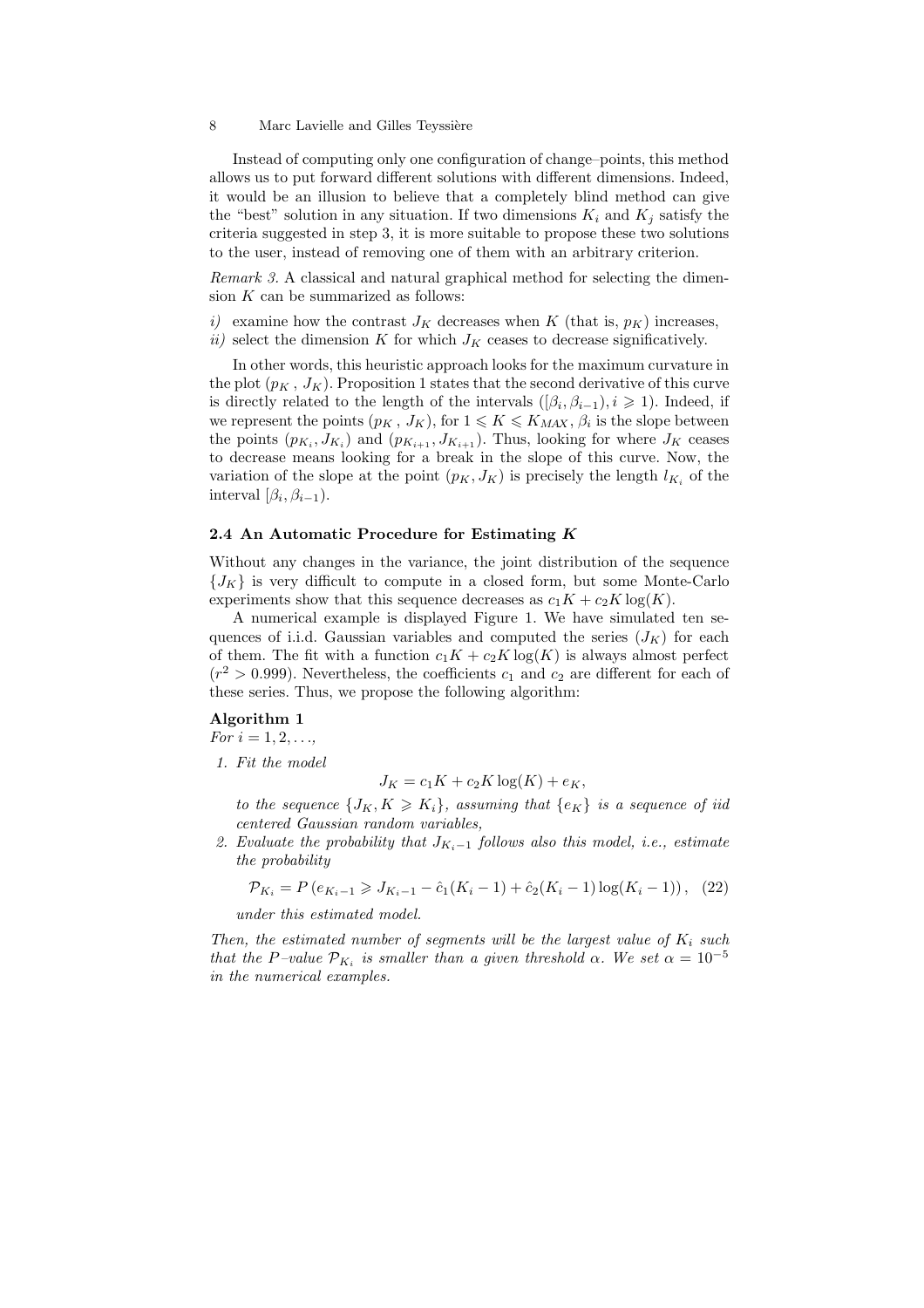

Fig. 1. Ten sequences of contrast functions  $(J_K)$  computed from ten sequences of i.i.d. Gaussian variables

# 3 An Alternative Method: The Binary Segmentation Procedure

We present here the local approach for finding multiple change–points, i.e., finding the configuration  $\tau = (\tau_1, \ldots, \tau_{K-1})$  with break dates  $\{0 \leq \tau_1 \leq$  $\ldots < \tau_{K-1} < n$ , which rely on single change–points tests. Since financial time series are very large, i.e., over several thousands of observations, single change–point tests are of limited practical interest.

The binary segmentation procedure, studied by Vostrikova (1981), is the standard method for detecting multiple change–points by using a test for single change–point: we split the series at the point detected by the single change–point test, i.e., the point where the test statistic reaches its maximum over the critical value, and repeat the detection procedure on the new segments until no further change–point is found. However, the problem of optimal resolution in the segmentation  $\tau$  is not solved as no penalized objective function is considered.

Remark 4. Most applied econometrics research papers supposedly using the multiple change–point tests by Lavielle (1999) and Lavielle and Moulines (2000) do in fact resort to the binary segmentation algorithm, which is the less we can say missleading.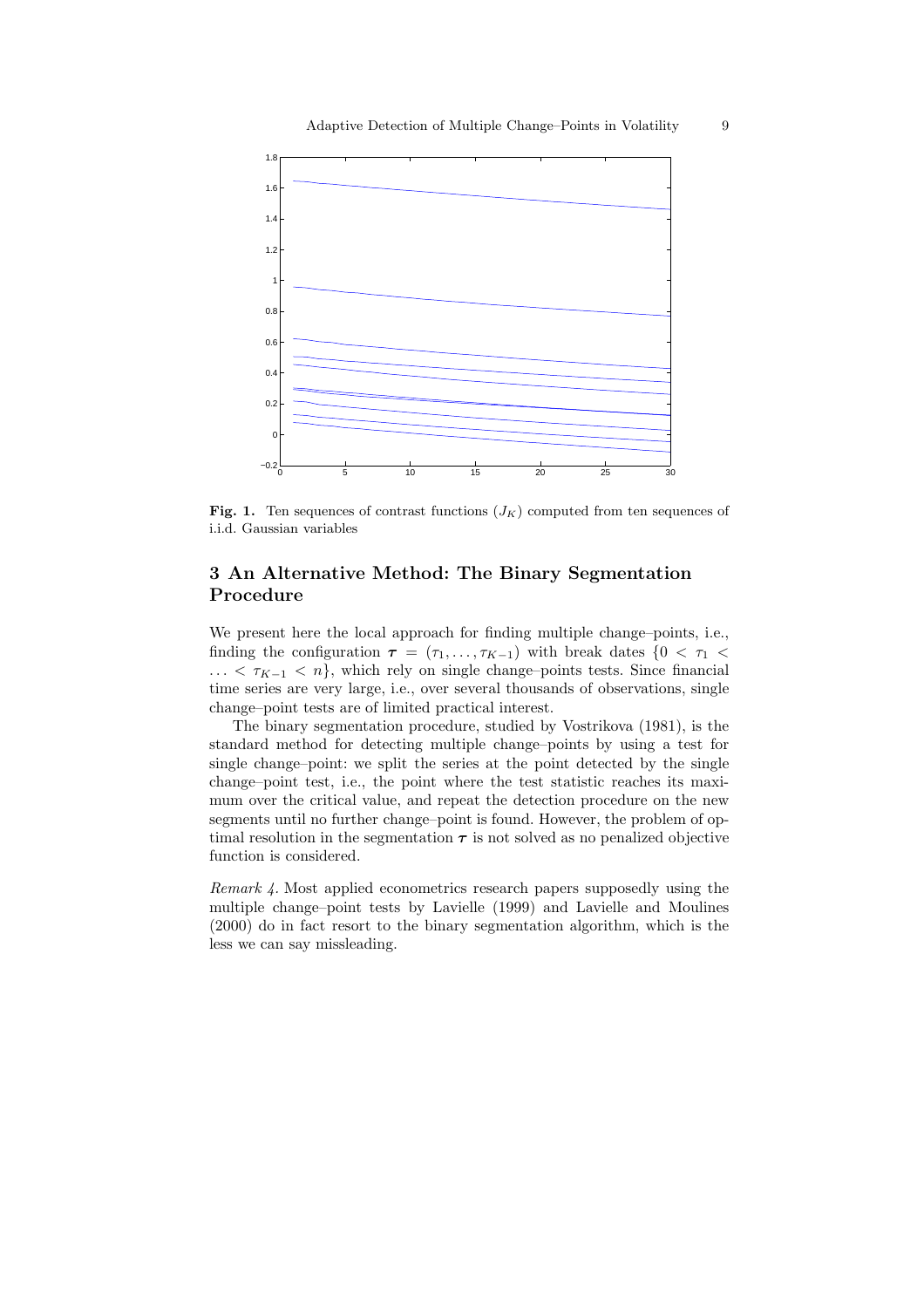# 3.1 Weakly Dependent Processes

We present here the tests for single change–point in the variance of time series by Inclán and Tiao (1994) and Kokoszka and Leipus (1999). The test by Inclán and Tiao (1994) for change in the variance of a weakly dependent process  ${Y_t}$ is based on the process  $\{D_n(h), h \in [0,1]\}\$  defined as

$$
D_n(h) := \frac{\sum_{j=1}^{[nh]} Y_j^2}{\sum_{j=1}^n Y_j^2} - \frac{[nh]}{n}, \quad h \in [0, 1].
$$
 (23)

Under the null hypothesis of constant unconditional variance, the process  ${D_n(h), h \in [0,1]}$  converges to a Brownian bridge on [0, 1]. A test for constancy of the unconditional variance is based on the following functional of the process  $\{D_n(h)\}\$ , which under this null hypothesis of constant unconditional variance converges in distribution to the supremum of a Brownian bridge on [0, 1]

$$
\sqrt{n/2} \sup_{0 \le h \le 1} |D_n(h)| \stackrel{d}{\longrightarrow} \sup_{0 \le h \le 1} |W^0(h)|. \tag{24}
$$

where  $W^0(h)$  is the Brownian bridge on the unit interval [0, 1] defined as  $W^0(h) = W(h) - hW(1), W(h)$  is the Wiener process.

Kokoszka and Leipus (1999) made the assumption that the process  ${Y_t}$ follows an ARCH( $\infty$ ) process defined as

$$
Y_t = \sigma_t \varepsilon_t, \quad \varepsilon_t \sim \text{iid}, \quad E\varepsilon_0 = 0, \quad \text{Var}\,\varepsilon_0 = 1,
$$
  
\n
$$
\sigma_t^2 = \omega + \sum_{j=1}^{\infty} \alpha_j Y_{t-j}^2, \quad t = 1, \dots, t_0,
$$
  
\n
$$
\sigma_t^2 = \omega^* + \sum_{j=1}^{\infty} \alpha_j^* Y_{t-j}^2, \quad t = t_0 + 1, \dots, n,
$$
  
\n(25)

with the assumption that the unconditional variance of the process changes at an unknown time  $t_0$ , i.e.,

$$
\Delta(n) = \frac{\omega}{1 - \sum_{j=1}^{\infty} \alpha_j} - \frac{\omega^*}{1 - \sum_{j=1}^{\infty} \alpha_j^*} \neq 0.
$$
 (26)

The null hypothesis is  $H_0$ :  $\omega = \omega^*$ ,  $\alpha_j = \alpha_j^*$  for all j, while under the alternative hypothesis  $H_A: \omega \neq \omega^*$  or  $\alpha_j \neq \alpha_j^*$  for some j. The change-point test is based on the process  $\{U_n(h), h \in [0,1]\}\$  defined as

$$
U_n(h) := \sqrt{n} \frac{[nh](n - [nh])}{n^2} \left( \frac{1}{[nh]} \sum_{j=1}^{[nh]} Y_j^2 - \frac{1}{n - [nh]} \sum_{j=[nh]+1}^n Y_j^2 \right), \quad (27)
$$

which under  $H_0$  converges to the process  $\{\sigma W^0(h), h \in [0, 1]\},$  i.e.,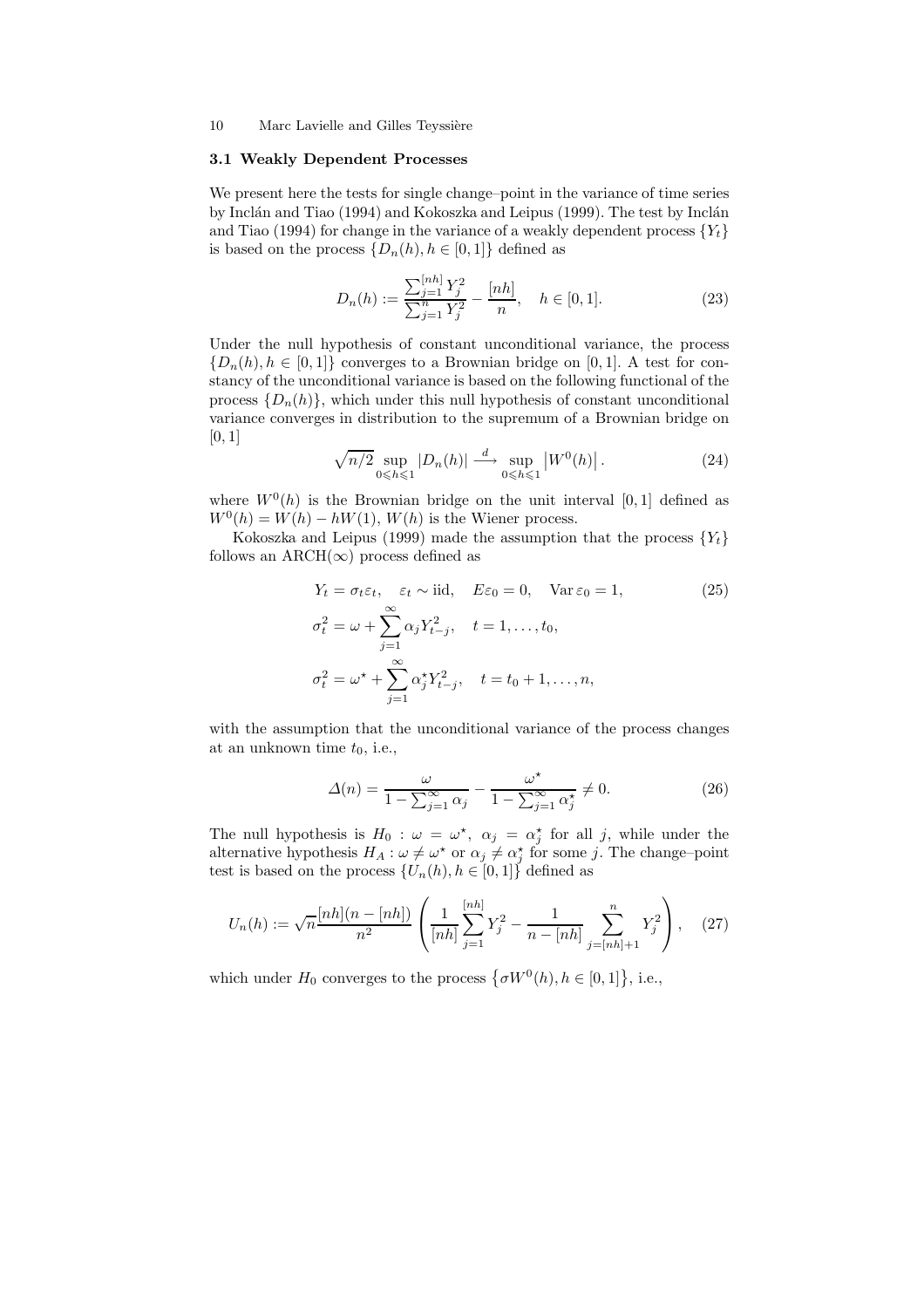Adaptive Detection of Multiple Change–Points in Volatility 11

$$
U_n(h) \stackrel{D[0,1]}{\longrightarrow} \sigma W^0(h),\tag{28}
$$

where  $\frac{\mathcal{D}[0,1]}{\longrightarrow}$  means weak convergence in the space  $\mathcal{D}[0,1]$  endowed with the Skorokhod topology. We consider here as test statistic the functional based on the process  $\{U_n(h), h \in [0,1]\}$ 

 $\sum_{i=1}^{n}$ 

$$
\sup_{0 \le h \le 1} |U_n(h)| / \sigma \xrightarrow{d} \sup_{0 \le h \le 1} |W^0(h)|,
$$
\n(29)

where the long–run variance  $\sigma^2$  is usually estimated by nonparametric kernel methods. We use here the heteroskedastic and autocorrelation consistent (HAC) estimator by Newey and West (1987) with the truncations order  $q = 0, 2, 5, 10, 15.$ 

The location of the change–point  $\hat{\tau}$  is detected by the CUSUM–type estimator based on the same process  $\{U_n(h), h \in [0,1]\}$ , and defined by

$$
\hat{\tau} = [n\hat{h}], \quad \hat{h} = \min\left\{ h : |U_n(h)| = \max_{0 < h \leq 1} |U_n(h)| \right\}.
$$
\n(30)

This estimator is consistent if  $\Delta(n) \to 0$  as  $n \to \infty$  but at a slower rate than  $n^{1/2}$  as

 $|\Delta(n)|n^{1/2} \to \infty$ ,  $n \to \infty$ ,

see Kokoszka and Leipus (2000) for further details.

# 3.2 Strongly Dependent Processes

In the previous section, the process  ${Y_t}$  was assumed weakly dependent. Whitcher *et al.* (2002) proposed to deal with long–range dependent processes with an unknown number of change–points in the unconditional variance, by applying the BS procedure to the discrete wavelet transform of the long– memory process  $\{Y_t\}.$ 

# 4 Detecting Change–Points in the Volatility of Financial Time Series

We consider two series, the FTSE 100 index and the US dollar–Japanese yen intra–day foreign exchange (FX) rate.

# 4.1 Application to The FTSE 100 Index

The FTSE 100 index, or Footsie, consists of 100 blue chip stocks that trade on the London Stock Exchange. This series of 4381 observations has been observed between January 1984 and November 2002. Figure 2 displays the series of indices in levels: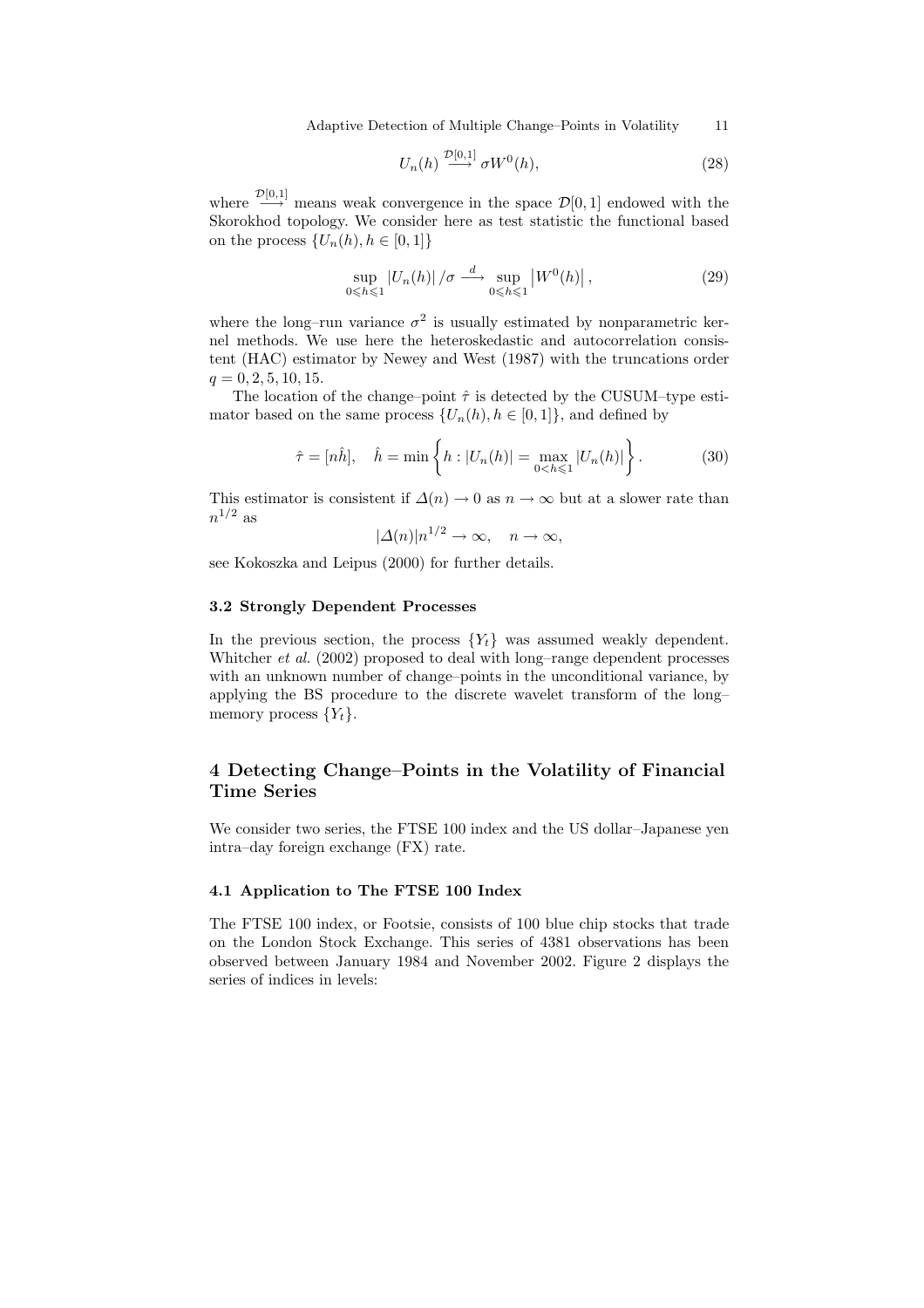

Fig. 2. The series of FTSE 100 indices

Table 1 below displays the sequence of change-points  $K_i$ , lengths  $l_{K_i}$  and  $P$ -values given by Algorithm 1, see also equation (22).

Table 1. Sequences of number of change–points  $K_i$ , lengths  $l_{K_i}$  and corresponding  $P\text{–values }\mathcal{P}_{K_i}$  given by Algorithm  $\mathbf 1$ 

| $K_i$                    | $l_{K_i}$ | $\mathcal{P}_{K_i}$ |
|--------------------------|-----------|---------------------|
| 1                        | $\infty$  | 5.0000e-05          |
| 3                        | 152.9601  | 9.7200e-07          |
| $\overline{\mathcal{A}}$ | 68.9379   | 6.8018e-04          |
| 6                        | 50.9085   | 9.1889e-07          |
| 7                        | 32.4764   | 6.5439e-06          |
| 8                        | 7.4296    | 2.8738e-01          |
| 11                       | 5.6321    | 2.6108e-01          |
| 13                       | 5.6107    | 1.3535e-03          |
| 15                       | 5.4152    | 3.7485e-02          |

Figure 3 below shows that Algorithm 1 is able to pick the main changes in the unconditional variance of the series of returns on FTSE 100 .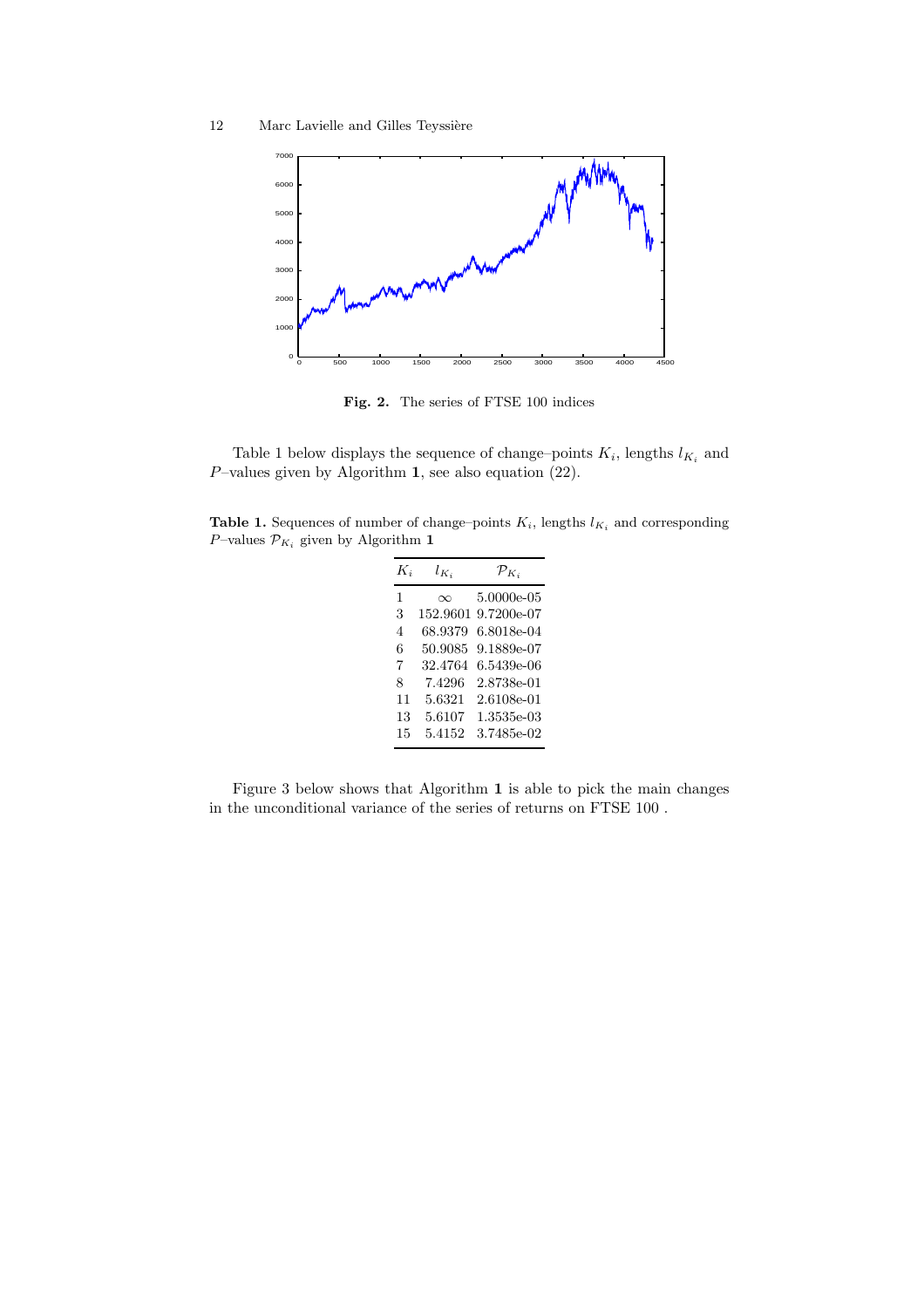

Fig. 3. Above: the series with the estimated change–points represented by vertical lines; Middle: The sequence of contrasts  $(J_K, 1 \leq K \leq K_{MAX})$ , the vertical line indicates the estimated number of segments  $(\hat{K}, J_{\hat{K}})$ ; Below: the sequence of contrasts  ${J_K, \hat{K} \leq K \leq K_{MAX}}$  are indicated with +, the fitted function  $\hat{c}_1(K) + \hat{c}_2(K)$  log(K) is in solid line and  $J_{\hat{K}}$  is represented with a circle

 $\overline{0}$  5 10 15 20

We obtain the segmentation  $\hat{\tau} = \{112, 568, 624, 1840, 3020, 4272\}$ . The point  $\tau_1 = 112$  matches a change in the sampling frequency, as we have weekly data before January 1986, and daily observations after that date. Thus, the procedure detects this heterogeneity in the process. The point  $\tau_2 = 568$  is simply the  $14^{th}$  October 1987, i.e., the stock market crash, while the increase of volatility after  $\tau_5 = 3020$  (June 26, 1997) indicates the conjunction of two opposite phenomena: the Footsie has broken the psychological 5,000 barrier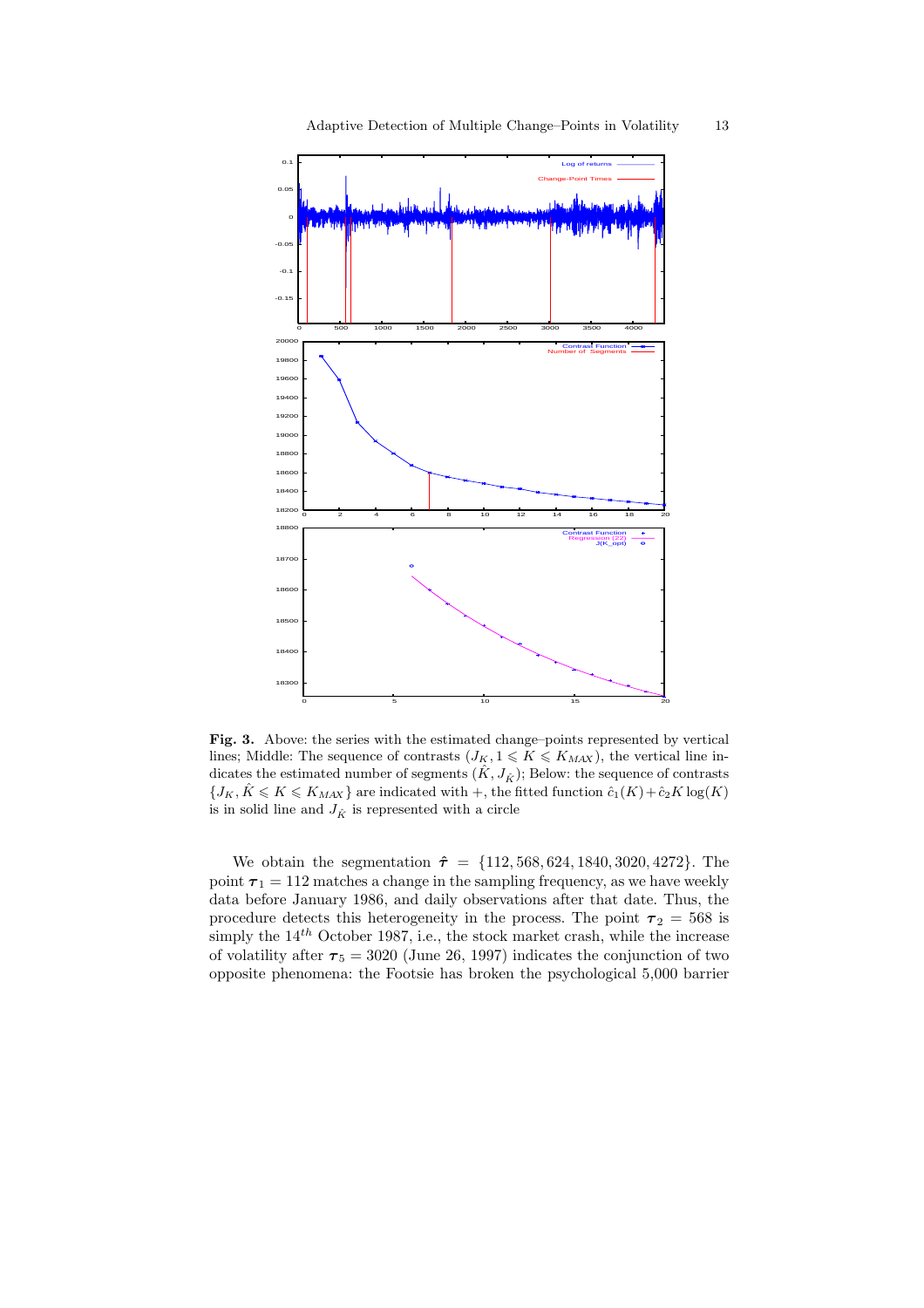in August 1997, as a consequence of a series of positive earnings for the companies composing the index. On the other side, the Asian crisis of Summer 1997 increased the uncertainty, and then the volatility, as the extent of the consequences of this crisis on economic activity were unpredictable.

Figure 4 below displays the sample autocorrelation function (ACF) for the whole series of absolute returns on the FTSE index:



Fig. 4. Sample ACF of the absolute value of returns  $|r_t|$  on FTSE

This sample ACF has a hyperbolic decay which is similar to the one of a strongly dependent process: the ACF are always positive, with a plateau for the larger orders of autocorrelation. However, when displaying the sample ACF for the sub–intervals defined by Algorithm 1, we get the following pictures, the shape of which are very different from Figure 4:



Fig. 5. Sample ACFs of the absolute value of returns  $|r_t|$  on FTSE for the time interval [1, 112] (left), and for the time interval [113, 568] (right)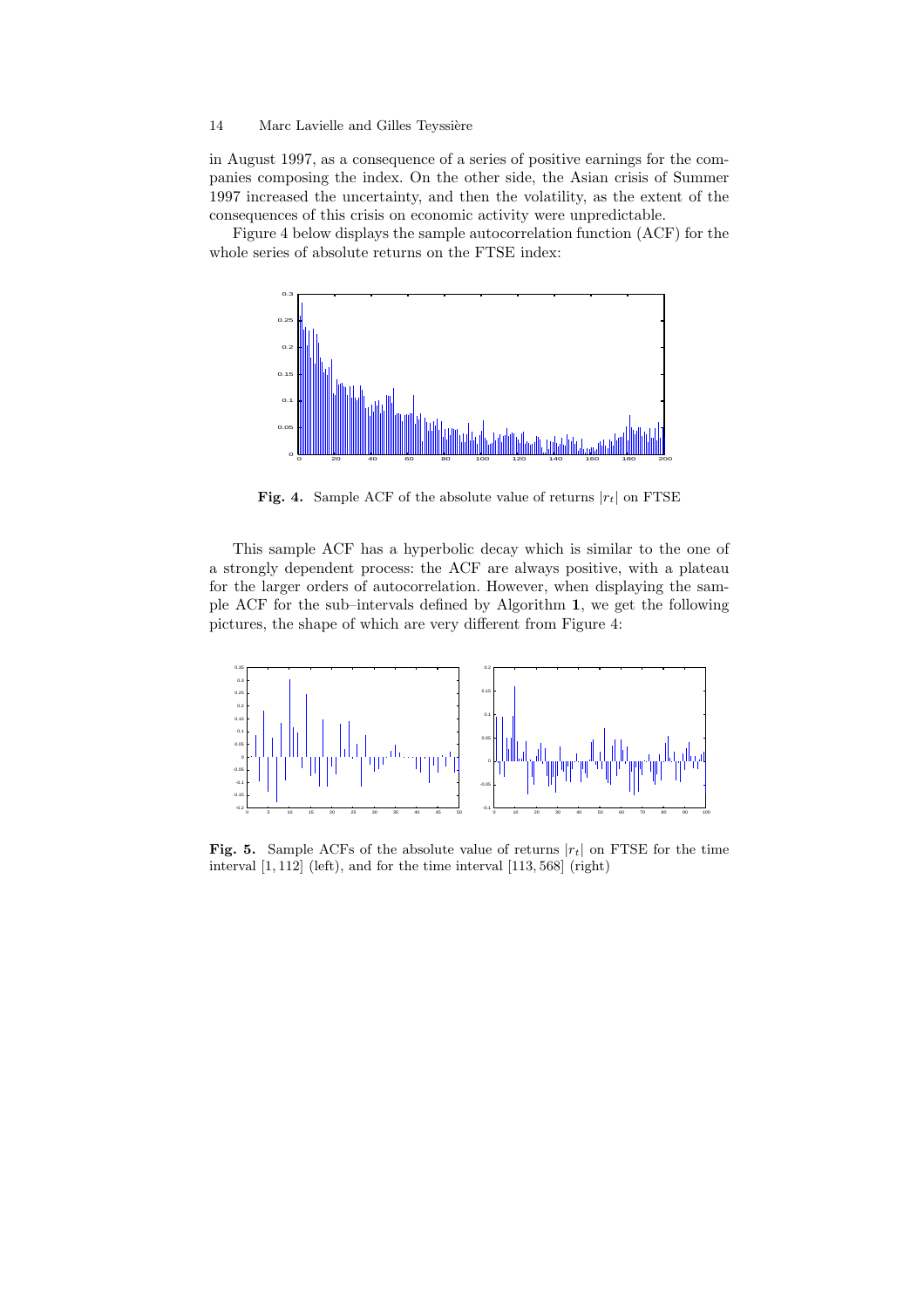

**Fig. 6.** Sample ACF of the absolute value of returns  $|r_t|$  on FTSE for the time interval [569, 624] (left), and for the time interval [625, 1840] (right)



**Fig. 7.** Sample ACF of the absolute value of returns  $|r_t|$  on FTSE for the time interval [1841, 3020] (left), and for the time interval [3021, 4272] (right)

The sample ACF of the absolute value of returns  $|r_t|$  on FTSE for the time interval [4273, 4380] displays a pattern similar to Figure 6 (right) and is not displayed here.

For all the sub–samples, the sample ACF displayed in figures 5–7 do not indicate the same degree of persistence as the one observed for the whole sample in Figure 4: some autocorrelations are negative, and these ACF do not display the "plateau effect" for the higher orders. Thus, as mentioned in the introduction of this chapter, the hypothesis of homogeneity and stationarity of the returns process is inappropriate, and the global procedure for finding the optimal resolution for the process is able to pick the nonstationarities of the process out.

Choosing the level of resolution just below, i.e., with 6 segments, would have given  $\hat{\tau} = \{112, 568, 624, 3048, 4272\}$ . However, considering the period between  $t = 624$  and  $t = 3048$ , i.e., between the  $5<sup>th</sup>$  of January 1988 and the  $4^{th}$  of August 1997 as homogeneous is rather unlikely. Figure 8 below displays the sample ACF for the absolute returns for this time interval.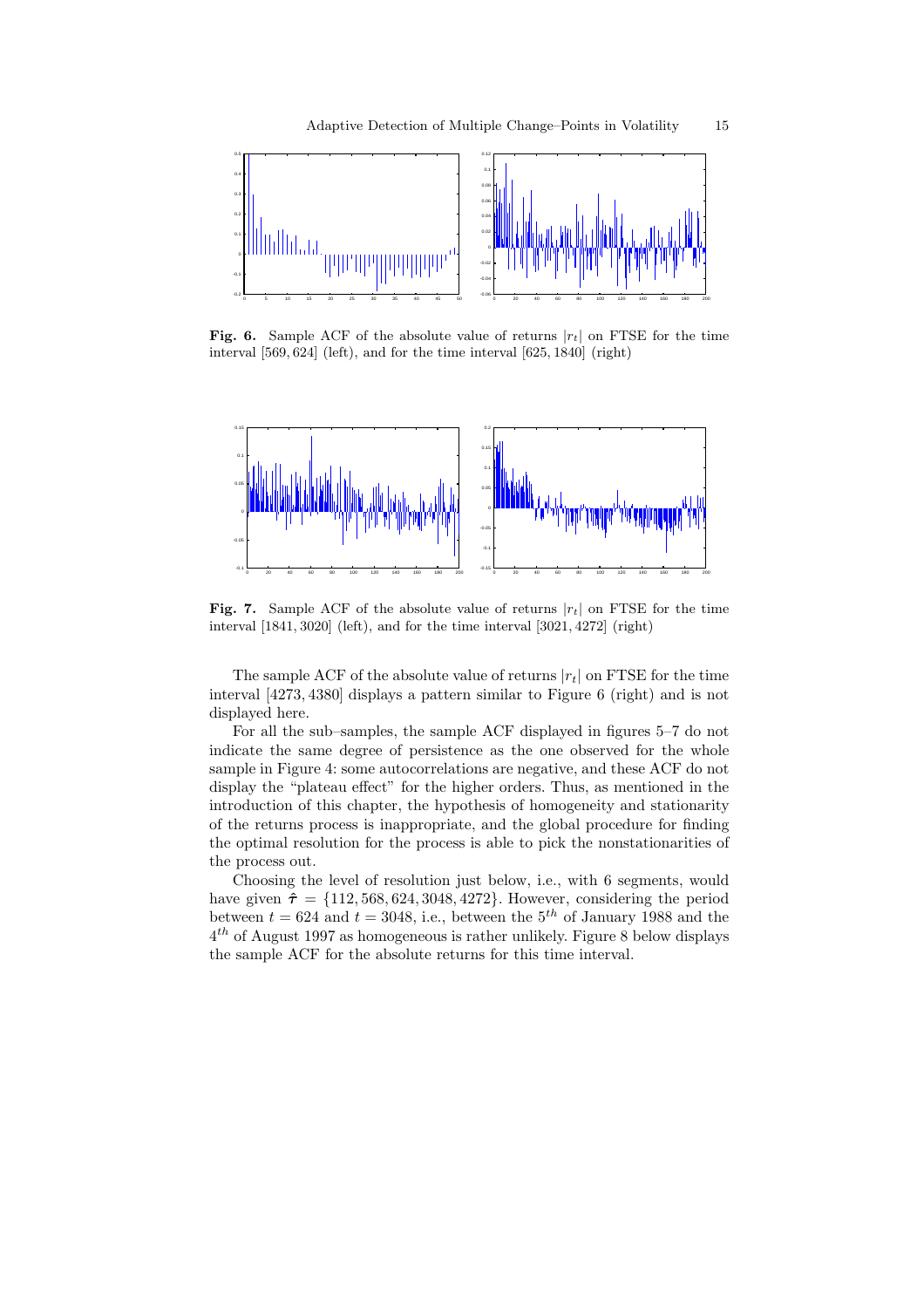

Fig. 8. Sample ACF of the absolute value of returns  $|r_t|$  on FTSE for the time interval [624, 3047]

The sample ACF resembles the one of a long–range dependent process, with a mild degree of persistence. However, we have seen before that the sample ACF for the two sub–periods [624, 1847] and [1848, 3019] have a different shape, which indicates that the mild persistence for the interval [624, 3047] is a statistical artefact. Thus, the resolution with 7 segments looks preferable.

We compare the selected segmentation with the one obtained with the binary segmentation procedure. Table 2 below reports the segmentation yield by the BS method, using both statistics given by equations (24) and (29). We observe that the two statistics give a quite similar segmentation, which however has a higher resolution than the one yield by Algorithm 1. The segmentation given by the BS method includes the points found by Algorithm 1, or points close to those of  $\hat{\tau}$ .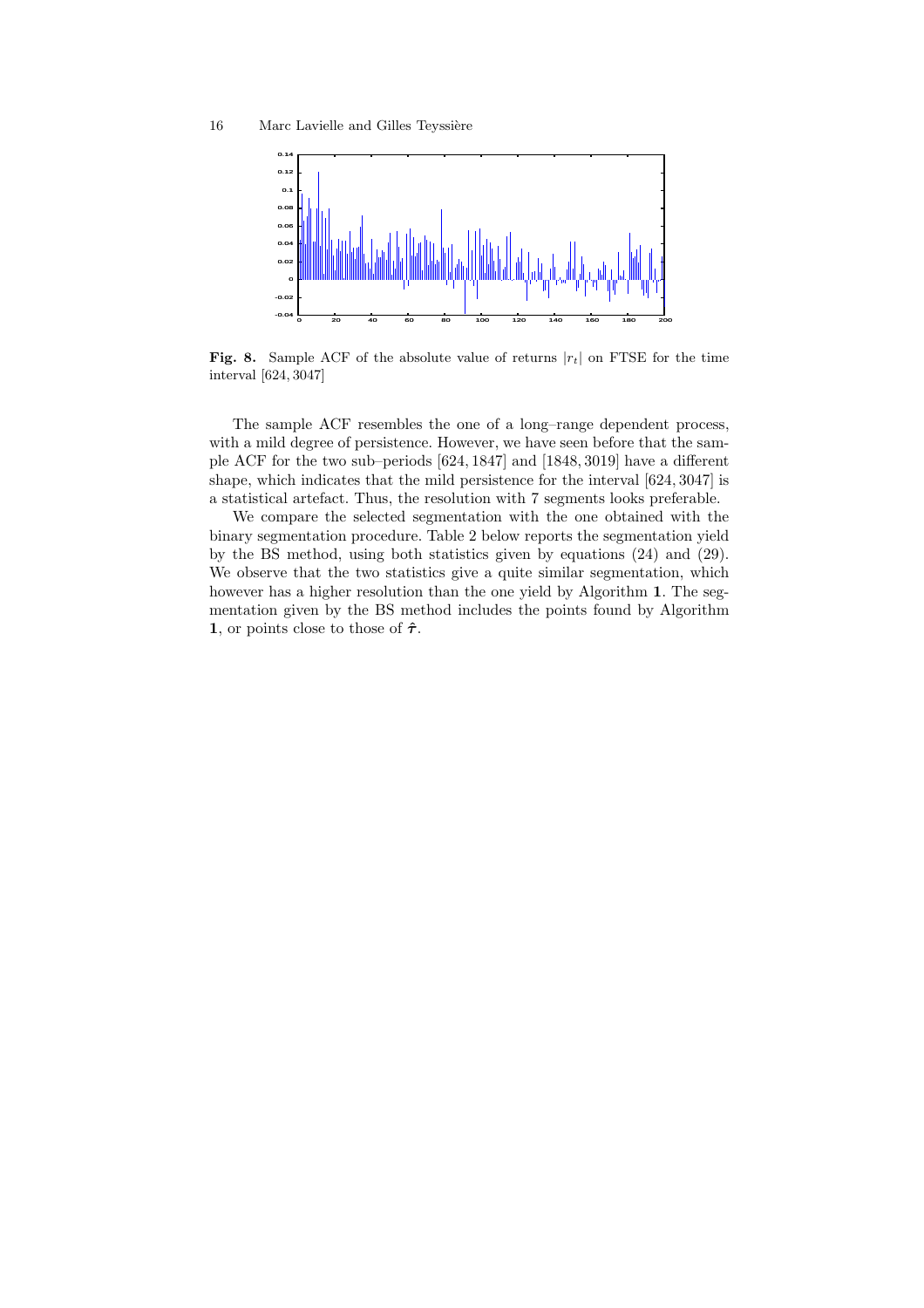|         | KL statistic Change-point date IT statistic Change-point date |         |      |
|---------|---------------------------------------------------------------|---------|------|
| 9.0585  | 110                                                           | 5.5376  | 110  |
| 12.2929 | 570                                                           | 6.1560  | 570  |
| 13.2107 | 648                                                           | 10.0611 | 648  |
| 1.8179  | 1062                                                          | 1.6352  | 1062 |
| 1.3997  | 1113                                                          | 1.9091  | 1273 |
| 2.6116  | 1273                                                          | 2.0503  | 1324 |
| 2.5349  | 1324                                                          | 2.3089  | 1703 |
| 2.6729  | 1703                                                          | 2.6606  | 1838 |
| 2.8486  | 1838                                                          | 1.5992  | 1943 |
| 2.3037  | 2117                                                          | 2.3103  | 2117 |
| 2.1048  | 2458                                                          | 2.2611  | 2458 |
| 4.2924  | 3000                                                          | 4.3451  | 3000 |
| 1.6788  | 3173                                                          | 1.3736  | 3173 |
| 11.2412 | 3284                                                          | 7.4494  | 3284 |
| 4.8933  | 3418                                                          | 2.4585  | 3418 |
| 3.2717  | 3654                                                          | 1.9844  | 3654 |
| 2.6650  | 3761                                                          | 1.7056  | 3761 |
| 5.0372  | 3955                                                          | 2.5301  | 3955 |
| 3.2697  | 4128                                                          | 1.7171  | 4128 |
| 8.6904  | 4270                                                          | 4.3607  | 4270 |

Table 2. Segmentation found by the BS method, Inclán and Tiao (1994), henceforth IT, and Kokoszka and Leipus (1999), henceforth KL

If we try to refine the segmentation by choosing a number of change–points similar to the BS method, we get the following picture



Fig. 9. The series with the 20 estimated change–points represented by vertical lines

We capture more and more details of the variations of the process, but the gain is rather marginal, as the main variations are captured with 7 segments.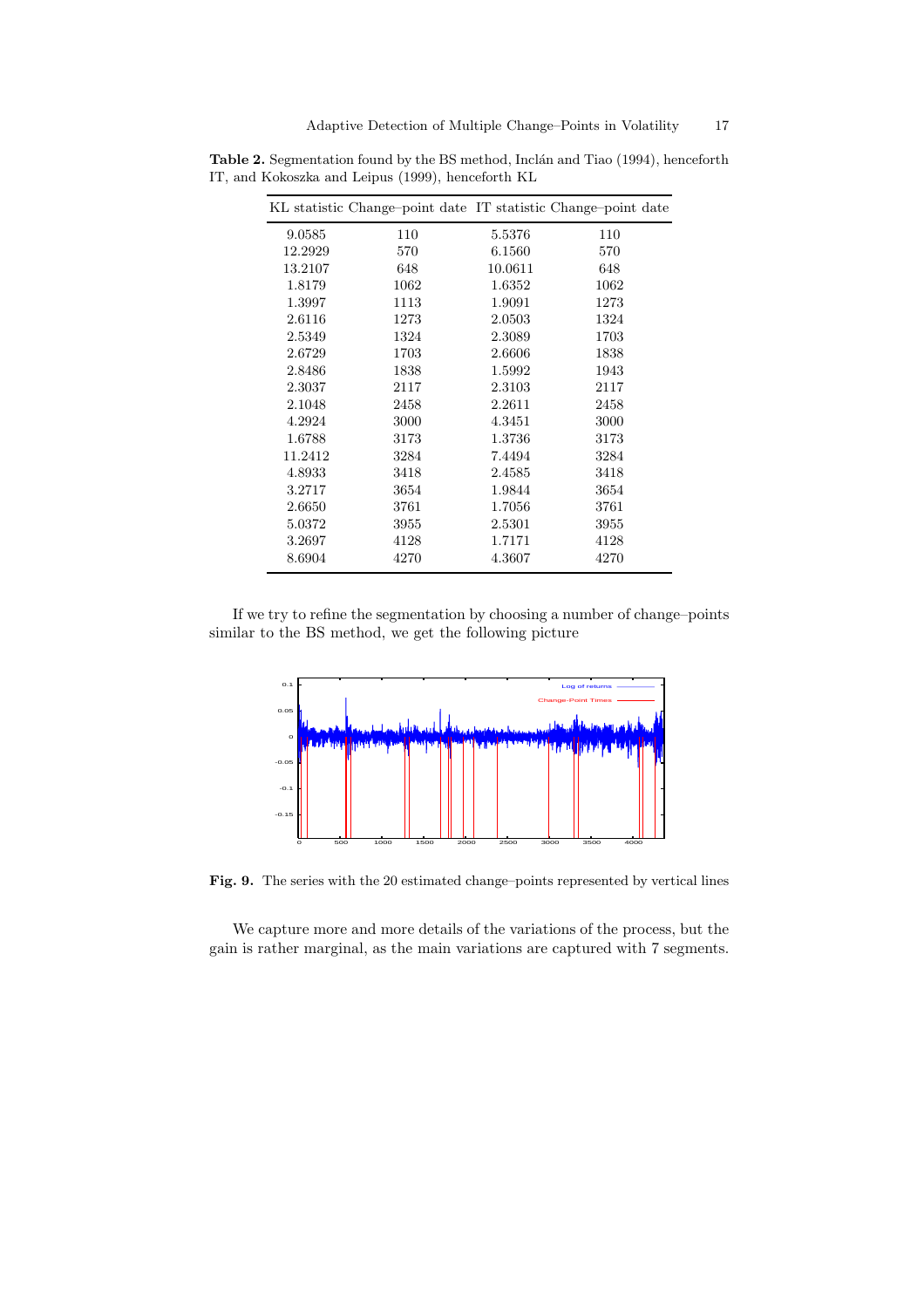### 4.2 Application to the US Dollar–Japanese Yen FX Rate

We consider here a sample of 30 minute–spaced observations observed in the year 1996. These data, provided by Olsen & Associates are in  $\vartheta$  time, i.e., all intra–day seasonal components have been removed.



Fig. 10. Above: the series with the estimated change–points represented by vertical lines; Middle: The sequence of contrasts  $(J_K, 1 \leqslant K \leqslant K_{MAX})$ , the vertical line indicates the estimated number of segments  $(\hat{K}, J_{\hat{K}})$ ; Below: the sequence of contrasts  ${J_K, \hat{K} \leqslant K \leqslant K_{\text{MAX}}}$  are indicated with  $+$ , the fitted function  $\hat{c}_1(K) + \hat{c}_2(K)$  log(K) is in solid line and  $J_{\hat{K}}$  is represented with a circle

Figure 10 displays the series with the estimated change–points, the contrast function  $J_K$ , and the fitted function  $\hat{c}_1(K) + \hat{c}_2 K \log(K)$ .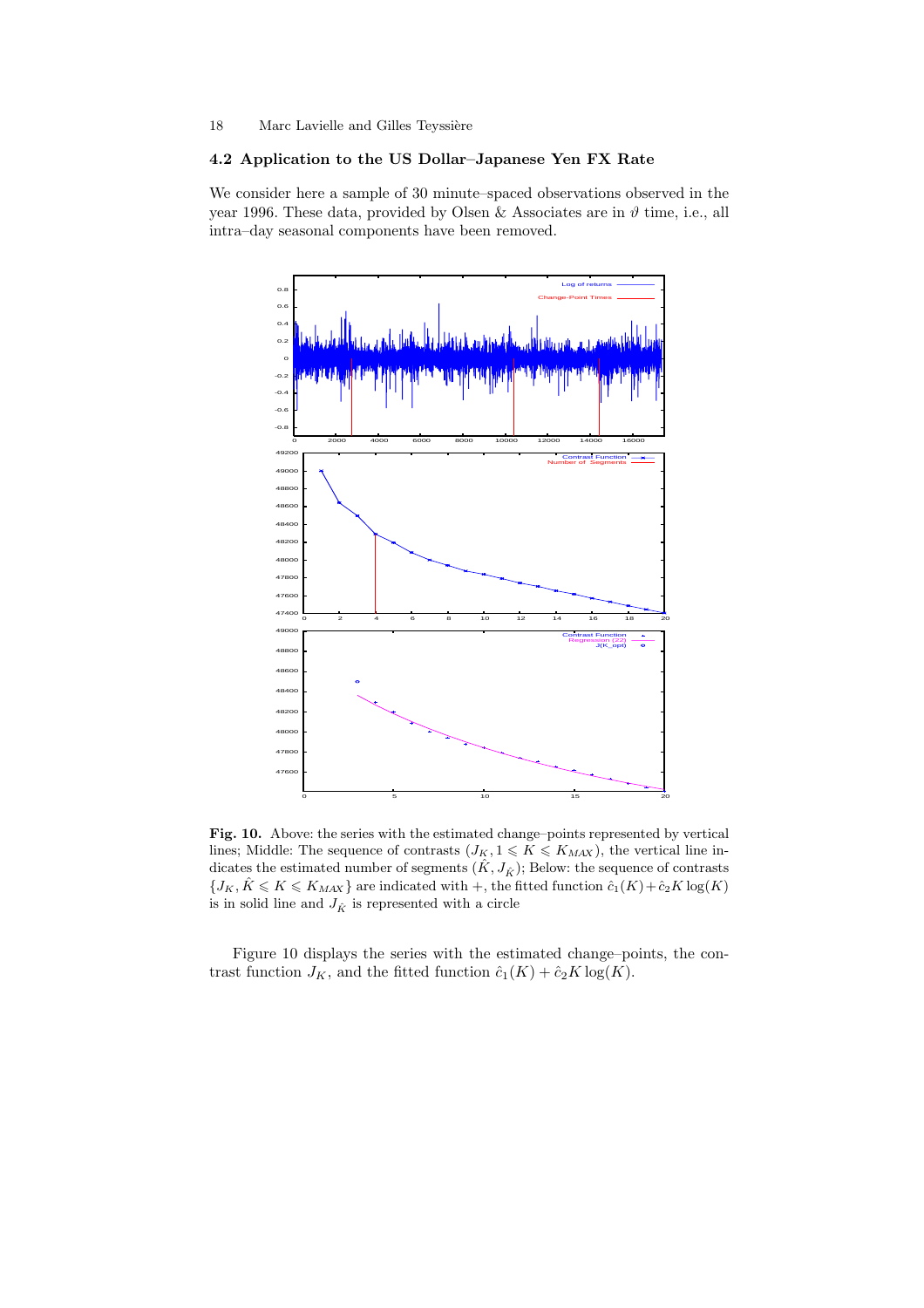The detected number of change points is rather low for the sample size considered, but we have to keep in mind that this series represents only a year of observations, so that structural changes are rather rare, even for data sampled with a high frequency.

Table 3 below displays the sequence of the number of change–points  $K_i$ found by Algorithm 1.

Table 3. Sequences of number of change–points  $K_i$ , lengths  $l_{K_i}$  and corresponding P–values  $\mathcal{P}_{K_i}$  given by Algorithm 1

| $K_i$                    | $l_{K_i}$ | $\mathcal{P}_{K_i}$ |
|--------------------------|-----------|---------------------|
| 1                        | $\infty$  | 5.0000e-05          |
| 2                        |           | 183.5677 6.8982e-05 |
| $\overline{\mathcal{A}}$ |           | 72.2762 3.1535e-05  |
| 7                        |           | 21.4666 2.4397e-04  |
| g                        | 16.3938   | 9.4880e-03          |
| 12                       | 1.7163    | 1.7154e-01          |

The chapter by Teyssière and Abry (2005) in this volume considers the wavelet analysis of this series: they compare the wavelet estimator of the degree of persistence for the absolute returns of this series with the local Whittle and log–periodogram estimators. The discrepancy between the estimation results obtained with the wavelet based estimator and the ones obtained from the spectral based estimators is interpreted as the consequence of nonstationarities in the returns process.

The BS procedure finds a far larger number of change–points, i.e., 103 for the KL statistic and 95 for the IT statistic. The graphical representation of the segmentation yield by algorithm 1 looks however more sensible.

In fact, the segmentations yield by competing statistical methods are very different. Mikosch and Stărică (1999) and Granger and Hyung (2004) studied the series of S&P 500, using respectively parametric and semiparametric tests. While Mikosch and Stărică (1999) found a rather parsimonious segmentation, the number of change–points found by Granger and Hyung (2004) is huge.

However, this parsimonious segmentation looks relevant when comparing the sample ACF of the absolute returns of the whole series and of the sub– intervals defined by Algorithm 1, see figures 11–13: while the sample ACF, computed on the whole sample, Figure 11, is similar to the one of a strongly dependent process, the patterns of the sample ACFs for the sub–intervals defined by Algorithm 1 show that the persistence on these sub–intervals is far smaller than the one for the whole sample.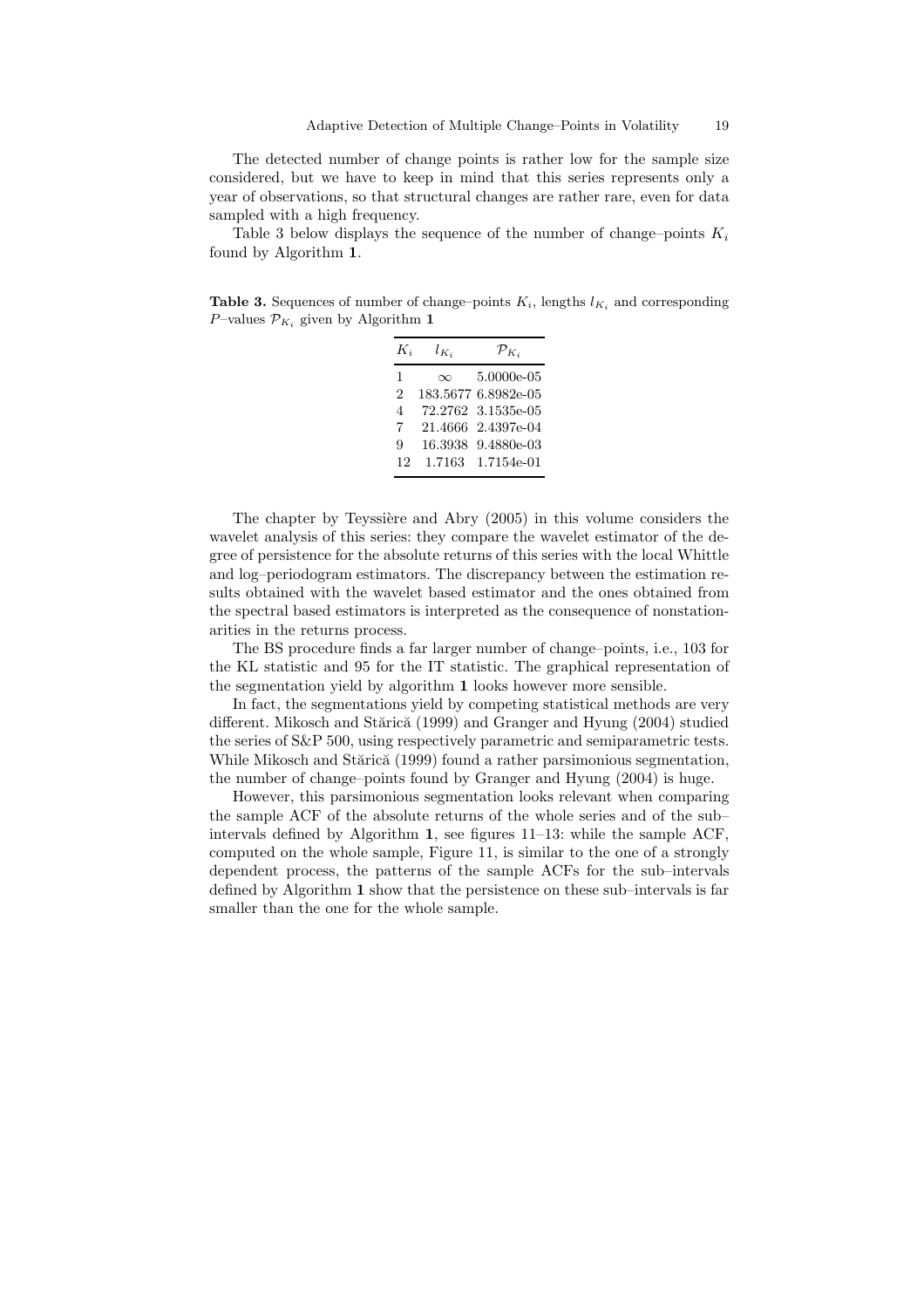

Fig. 11. Sample ACF of the absolute value of returns  $|r_t|$  on USD–JPY FX rate



Fig. 12. Sample ACF of the absolute value of returns  $|r_t|$  on USD–JPY FX rate for the time interval [1, 2736] (left), and for the time interval [2737, 10386] (right)



Fig. 13. Sample ACF of the absolute value of returns  $|r_t|$  on USD–JPY FX rate for the time interval [10387, 14454] (left), and for the time interval [14455, 17508] (right)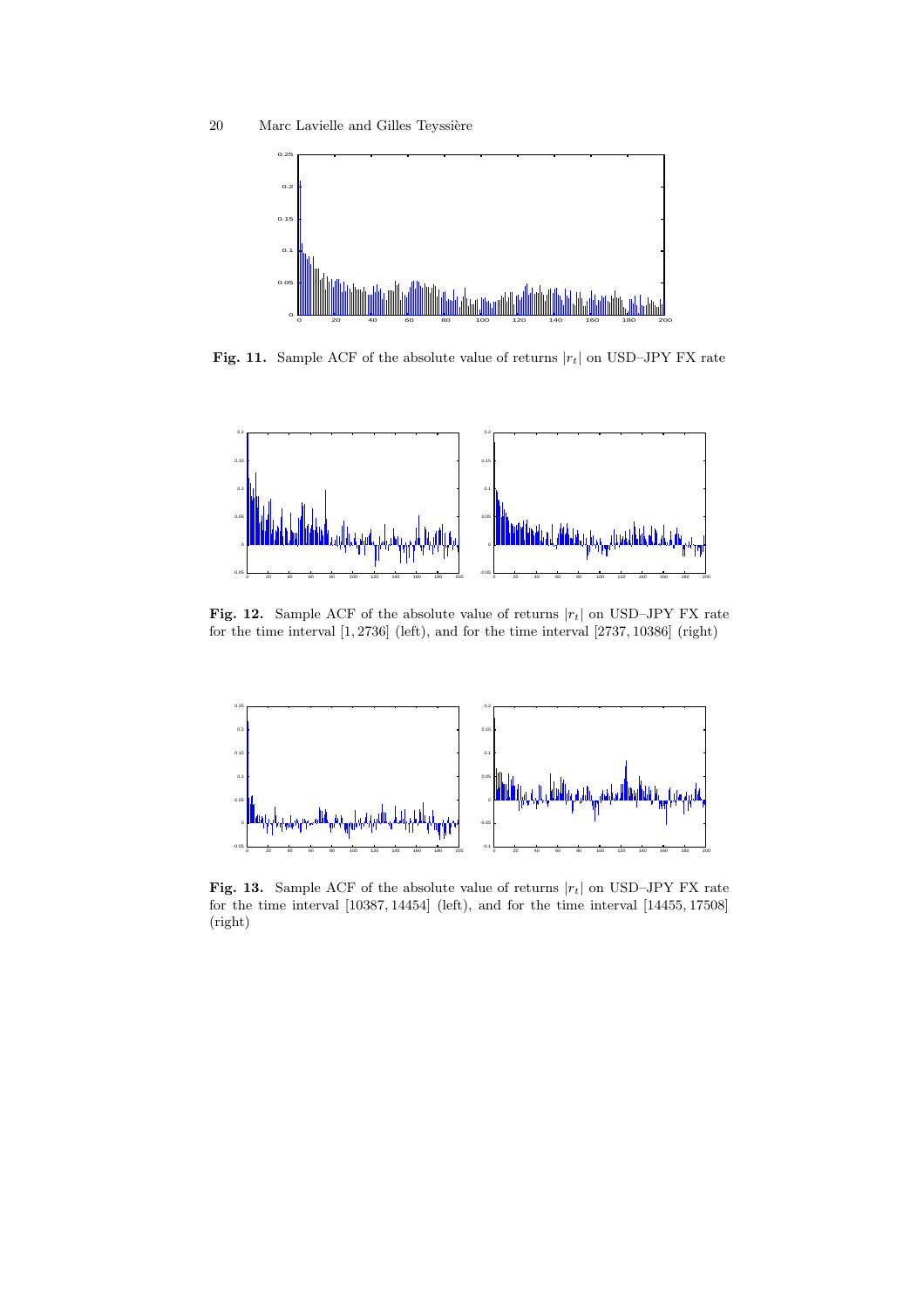# 4.3 Application to Micro–Simulated Data

We consider here simulated series from an artificial financial market, i.e., a dynamic system which models financial markets with interacting agents. Although these models do not resort to statistical distributions leading to the generation of long–range dependent processes, the volatility series generated by these models display the same dependence properties as the ones of the volatility of asset prices.

We consider that agents  $i$  on financial markets differ by their forecasting function  $E^{i}(P_{t+1}|I_t)$  of the future price as a function of the information set  $I_t$ . Chartists extrapolate the exchange rate  $P_{t+1}$  by using is a linear function of the previous prices, i.e.,

$$
E^{c}(P_{t+1}|I_{t}) = \sum_{j=0}^{M^{c}} h_{j}P_{t-j},
$$
\n(31)

where  $h_j$ ,  $j = 0, ..., M^c$  are constants,  $M^c$  is the 'memory' of the chartists, while fundamentalists forecast this next price as:

$$
E^{f}(P_{t+1}|I_{t}) = \bar{P}_{t} + \sum_{j=1}^{M^{f}} \nu_{j}(P_{t-j+1} - \bar{P}_{t-j}),
$$
\n(32)

where  $\nu_j, j = 1, ..., M^f$  are positive constants, representing the degree of reversion to the fundamentals,  $M<sup>f</sup>$  is the 'memory' of the fundamentalists. We assume that the series of 'fundamentals'  $\bar{P}_t$ , which can be thought as the price if it were only to be explained by a set of relevant variables, follows a random walk:

$$
\bar{P}_t = \bar{P}_{t-1} + \varepsilon_t, \quad \varepsilon_t \sim N(0, \sigma_\varepsilon^2). \tag{33}
$$

Agents have the possibility of investing at home in a risk free asset or investing abroad in a risky asset. We denote by  $\rho_t$  the foreign interest rate, by  $d_t^i$  the demand by the  $i^{th}$  agent for foreign currency, and by r the domestic interest rate, with  $\rho_t > r$ . The exchange rate  $P_t$  and the foreign interest rate  $\rho_t$ are considered by agents as independent random variables, with  $\rho_t \sim N(\rho, \sigma_\rho^2)$ . The cumulated wealth of individual i at time  $t + 1$ ,  $W_{t+1}^i$  is given by:

$$
W_{t+1}^i = (1 + \rho_{t+1})P_{t+1}d_t^i + (W_t^i - P_t d_t^i)(1+r). \tag{34}
$$

Agents i have a standard mean–variance utility function:

$$
U(W_{t+1}^i) = E(W_{t+1}^i) - \lambda \text{Var}(W_{t+1}^i),\tag{35}
$$

where  $\lambda$  denotes the risk aversion coefficient, and

$$
E(W_{t+1}^i | I_t) = (1+\rho)E^i(P_{t+1} | I_t)d_t^i + (W_t^i - P_t d_t^i)(1+r), \qquad (36)
$$

$$
Var(W_{t+1}^i | I_t) = (d_t^i)^2 \zeta_t, \quad \zeta_t = Var(P_{t+1}(1 + \rho_{t+1})).
$$
\n(37)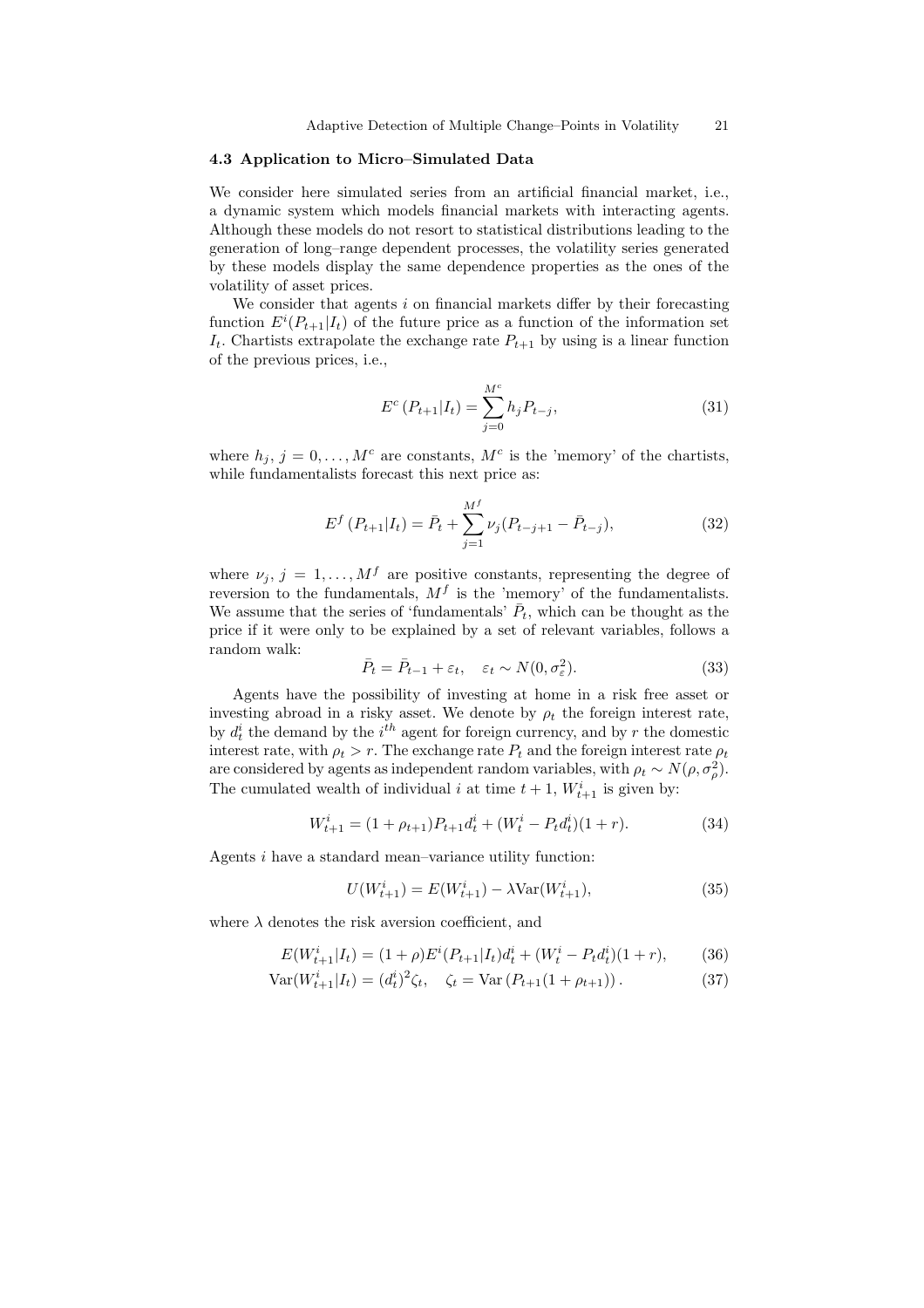Demand  $d_t^i$  is found by maximizing utility. First order condition gives

$$
(1+\rho)E^{i}(P_{t+1}|I_t) - (1+r)P_t - 2\zeta_t\lambda d_t^{i} = 0,
$$
\n(38)

where  $E^i(.|I_t)$  denotes the forecast of an agent of type *i*. Let  $k_t$  be the proportion of fundamentalists at time  $t$ , the market demand is:

$$
d_t = \frac{(1+\rho)\left(k_t E^f(P_{t+1}|I_t) + (1-k_t)E^c(P_{t+1}|I_t)\right) - (1+r)P_t}{2\zeta_t \lambda}.
$$
 (39)

Now consider the exogenous supply of foreign exchange  $X_t$ , then the market is in equilibrium if aggregate supply is equal to aggregate demand, i.e.,  $X_t = d_t$ , which gives

$$
P_t = \frac{1+\rho}{1+r} \left( k_t E^f(P_{t+1}|I_t) + (1-k_t) E^c(P_{t+1}|I_t) \right) - \frac{2\zeta_t \lambda X_t}{1+r}.
$$
 (40)

From equation (40), the dynamics of the price process  $\{P_t\}$  depends on the evolution of the process  $\{k_t\}$ , i.e., the proportion of fundamentalists, which governs the transition between the two forecast functions  $E^f(P_{t+1}|I_t)$  and  $E^{c}(P_{t+1}|I_t)$ . Several mechanisms for the evolution of the opinion process  $\{k_t\}$ have been proposed in the literature, which are either based on epidemiologic phenomenon, or on a preference given to the most performing forecasting function, or on the accumulated wealth gained with each forecast function, etc. Interested readers are referred to Teyssière (2003) and the chapter by Gaunersdorfer and Hommes (2005) in this volume.

We consider a multivariate extension of this model, i.e., a bivariate process  $(P_{1,t}, P_{2,t})$  of foreign exchange rates. This is motivated by the fact that structural changes do not affect singles markets, i.e., the same swing in opinions from chartists to fundamentalists affects linked markets. It has been suggested in the 1999 version of the work by Granger and Hyung that these common breaks might explain the common persistence of asset prices volatility. Indeed, the bivariate common break process by Teyssière (2003) used here, generates the same type of dependence as the one observed in multivariate financial time series.

We then consider that the opinion process  $\{k_t\}$  is the same for both markets. This bivariate foreign exchange rate process depends on a pair of foreign interest rates  $(\rho_1, \rho_2)$ . We assume that  $2\zeta_{i,t}\lambda X_{i,t}/(1+\rho_i) = \gamma_i \overline{P}_{i,t}$  for  $i = 1, 2,$ and  $M<sup>f</sup> = M<sup>c</sup> = 1$ , the equilibrium price for the bivariate model is given by

$$
\begin{pmatrix} P_{1,t} \\ P_{2,t} \end{pmatrix} = \begin{pmatrix} \frac{k_t - \gamma}{A_1} \bar{P}_{1,t} - \frac{k_t \nu_{1,1}}{A_1} \bar{P}_{1,t-1} + \frac{(1-k_t)h_{1,1}}{A_1} P_{1,t-1} \\ \frac{k_t - \gamma}{A_2} \bar{P}_{2,t} - \frac{k_t \nu_{2,1}}{A_2} \bar{P}_{2,t-1} + \frac{(1-k_t)h_{2,1}}{A_2} P_{2,t-1} \end{pmatrix},
$$
(41)

with

$$
A_i = \frac{1+r}{1+\rho_i} - (1-k_t)h_{i,0} - k_t \nu_{i,1}.
$$
\n(42)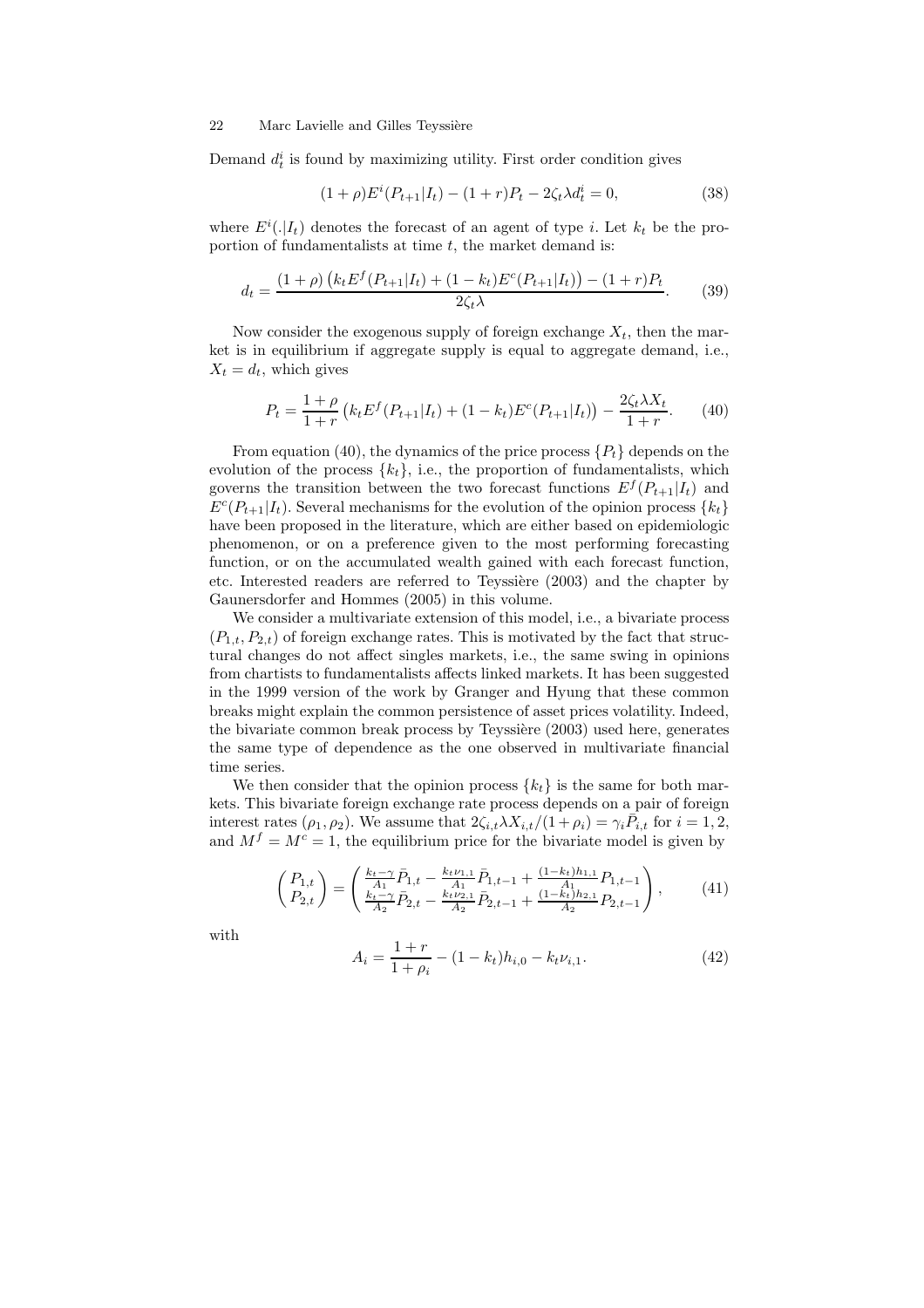We assume that the bivariate process of fundamentals  $(\bar{P}_{1,t}, \bar{P}_{2,t})$  is positively correlated as follows:

$$
\begin{pmatrix} \bar{P}_{1,t} \\ \bar{P}_{2,t} \end{pmatrix} = \begin{pmatrix} \bar{P}_{1,t-1} \\ \bar{P}_{2,t-1} \end{pmatrix} + \begin{pmatrix} \varepsilon_{1,t} \\ \varepsilon_{2,t} \end{pmatrix}, \quad \begin{pmatrix} \varepsilon_{1,t} \\ \varepsilon_{2,t} \end{pmatrix} \sim N \begin{bmatrix} \begin{pmatrix} 0 \\ 0 \end{pmatrix}, \begin{pmatrix} \sigma_{1,1}^2 & \sigma_{1,2} \\ \sigma_{1,2} & \sigma_{2,2}^2 \end{pmatrix} \end{pmatrix}, (43)
$$

with  $\sigma_{1,2} > 0$ . In the example considered here, we set  $\sigma_{1,2}$  so that the coefficient of correlation between the two processes  $\varepsilon_{1,t}$  and  $\varepsilon_{2,t}$  is equal to 0.75, a choice motivated by empirical results; see Teyssière (1997, 2003).

We generate here a bivariate series of returns. Figure 14 below displays the two generated series of returns  $r_{1,t}$ ,  $r_{2,t}$ , with  $r_{1,t} = \ln(P_{1,t}/P_{1,t-1})$ and  $r_{2,t} = \ln(P_{2,t}/P_{2,t-1})$ , and the detected changes in their unconditional variance. We can see that the detected changes for the series  $r_{2,t}$ are very close to some of the detected changes for the series  $r_{1,t}$ , i.e.,  $\hat{\tau} = \{676, 868, 1360, 1584, 2408, 4032, 4148\}$  for the series  $r_{1,t}$ , while  $\hat{\tau} =$  $\{1360, 1580, 4144\}$  for the series  $r_{2,t}$ , which is not very surprising as the opinion process  $\{k_t\}$  is common for both processes  $r_{1,t}$  and  $r_{2,t}$ . The joint detection of change–points in multivariate time series is considered in a subsequent paper; see Lavielle and Teyssière (2005).



Fig. 14. The two jointly simulated series,  $r_{1,t}$  above and  $r_{2,t}$  below, with the estimated change–points represented by vertical lines

We focus on the second returns series  $r_{2,t}$ , with the lowest resolution level: its sample ACF, see Figure 15, is similar to the one of a strongly dependent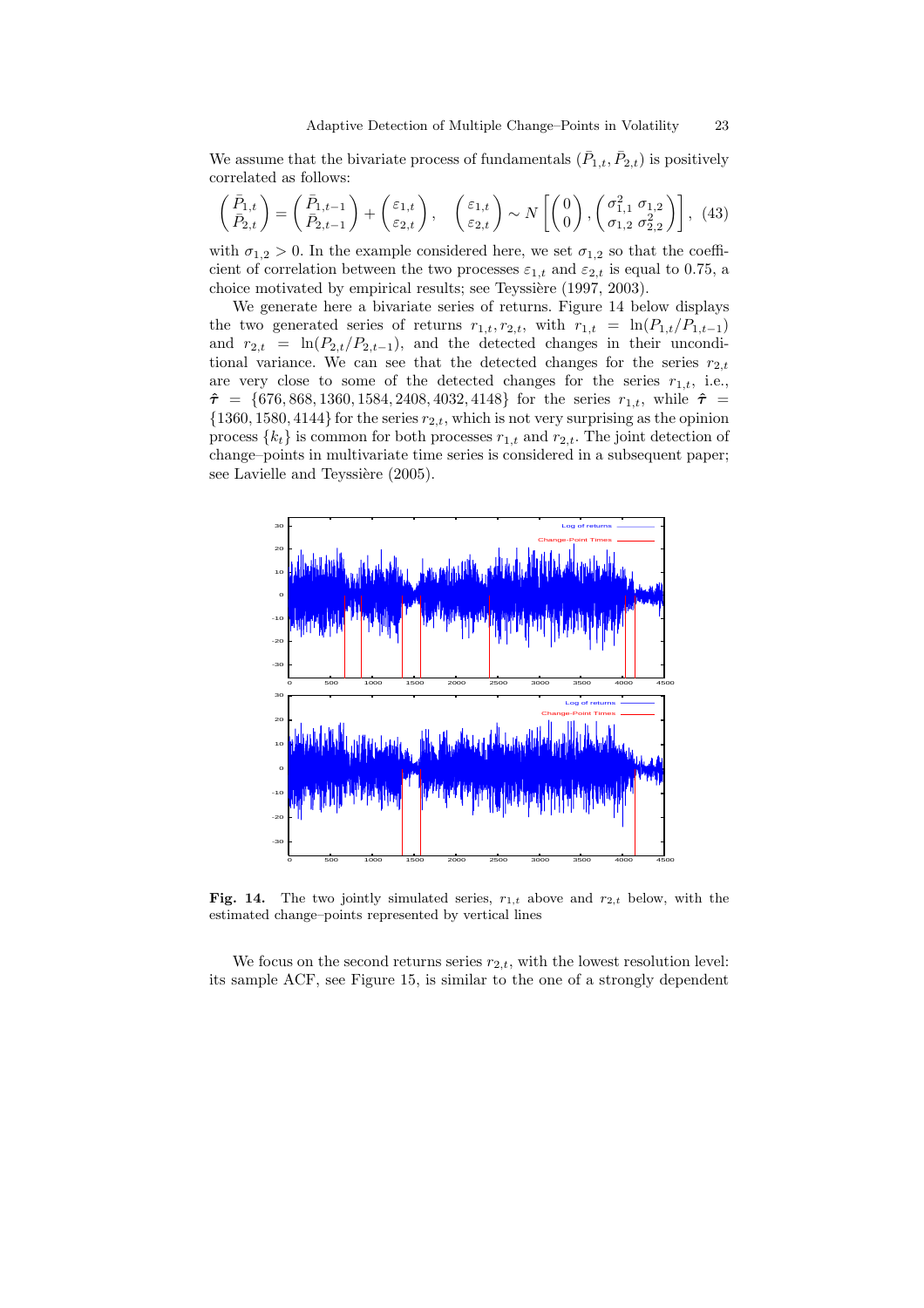process. However, the sample ACF for the sub–intervals defined by Algorithm 1, see figures 16 and 17, display a different pattern with both positive and negative autocorrelations, a property similar to what has been observed with the two previous examples.

Thus, Algorithm 1 is able to detect the nonstationarities of the returns process generated by the artificial financial market.



**Fig. 15.** Sample ACF of the absolute value of simulated returns  $|r_{2,t}|$ 



Fig. 16. Sample ACF of the absolute value of simulated returns  $|r_{2,t}|$  for the time interval [1, 1360] (left), and for the time interval [1361, 1580] (right)



Fig. 17. Sample ACF of the absolute value of simulated returns  $|r_{2,t}|$  for the time interval [1581, 4144] (left), and for the time interval [4145, 4500] (right)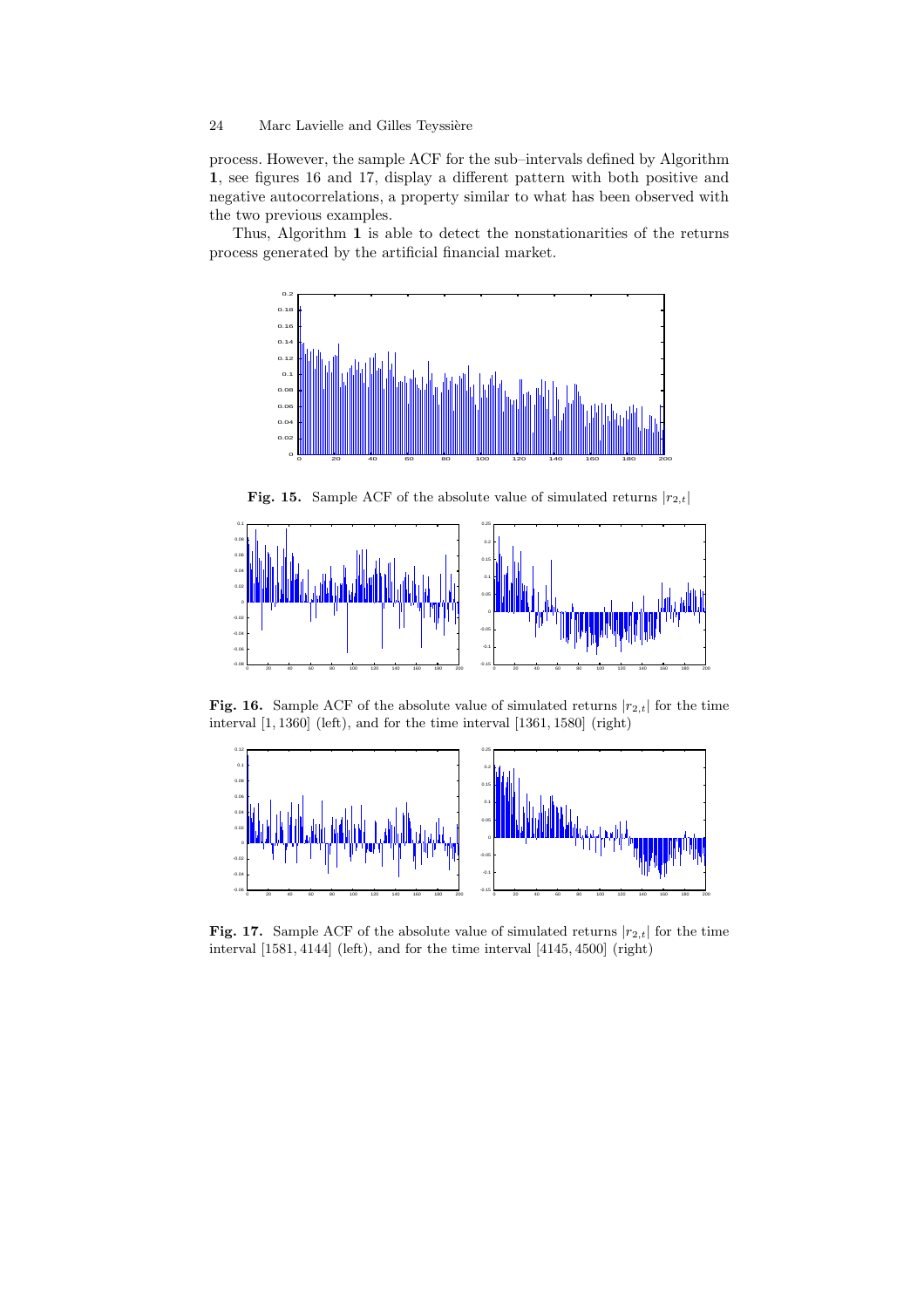# 5 Conclusion: Detecting Break in the Variance of Returns or in the Mean of Absolute Returns?

Since we checked the adequacy of the resolution by looking at the ACF of the sequence of absolute returns, one might think that changes in the volatility are uncovered by detecting changes in the mean of the absolute returns series, i.e., instead of the contrast function given by equation (5) one might consider the following contrast function based again on a Gaussian likelihood function

$$
J_n(\tau, y) = \frac{1}{n} \sum_{k=1}^{K} ||Y_{\tau_k} - \bar{Y}_{\tau_k}||.
$$
 (44)

Applying again Algorithm 1 to the series of absolute returns  $|r_t|$  on the FTSE 100 index, we select different values for the number of change–points  $K_i$  from 9 to 12, and obtained the following segmentations:

- $\hat{\tau} = \{112, 568, 576, 624, 3300, 3348, 4080, 4092, 4272\},\$
- $\hat{\tau} = \{112, 568, 576, 624, 3300, 3348, 4080, 4092, 4284, 4304\},\$
- $\hat{\tau} = \{112, 568, 576, 624, 3300, 3340, 3348, 4080, 4092, 4284, 4304\},\$
- $\hat{\tau} = \{112, 568, 576, 624, 1856, 3004, 3312, 3348, 4080, 4092, 4284, 4304\},\$

i.e., we have to consider a large number of segments, 13, for splitting the interval [624, 3300]. Thus, considering the series of absolute returns is not suitable for finding the optimal resolution of the volatility series.

Alternatively, one might detect both changes in the mean and the variance for the series of absolute returns by considering the following contrast function:

$$
J_n(\tau, \mathbf{y}) = \frac{1}{n} \sum_{k=1}^{K} \frac{\|Y_{\tau_k} - \bar{Y}_{\tau_k}\|}{\hat{\sigma}_k^2} + n_k \log(\hat{\sigma}_k^2).
$$
 (45)

In that case, algorithm 1 selected the following partition with 12 change– points:

 $\hat{\tau} = \{112, 568, 576, 624, 1796, 1828, 3020, 3304, 3348, 4080, 4128, 4272\},\$ 

which has a level of resolution far higher than the one obtained when detecting changes in the unconditional variance of the returns process. We obtain similar results for the series of returns on US dollar–Japanese Yen FX rate, and the series of results generated by the artificial microeconomic model. Thus, the straightforward and natural way for detecting changes in the volatility is to consider the contrast function defined by equation (5).

# References

1. Aggarwal, R., Inclán, C. and Leal, R. (1999). Volatility in emerging stock markets. Journal of Financial and Quantitative Analysis, 34, 1–17.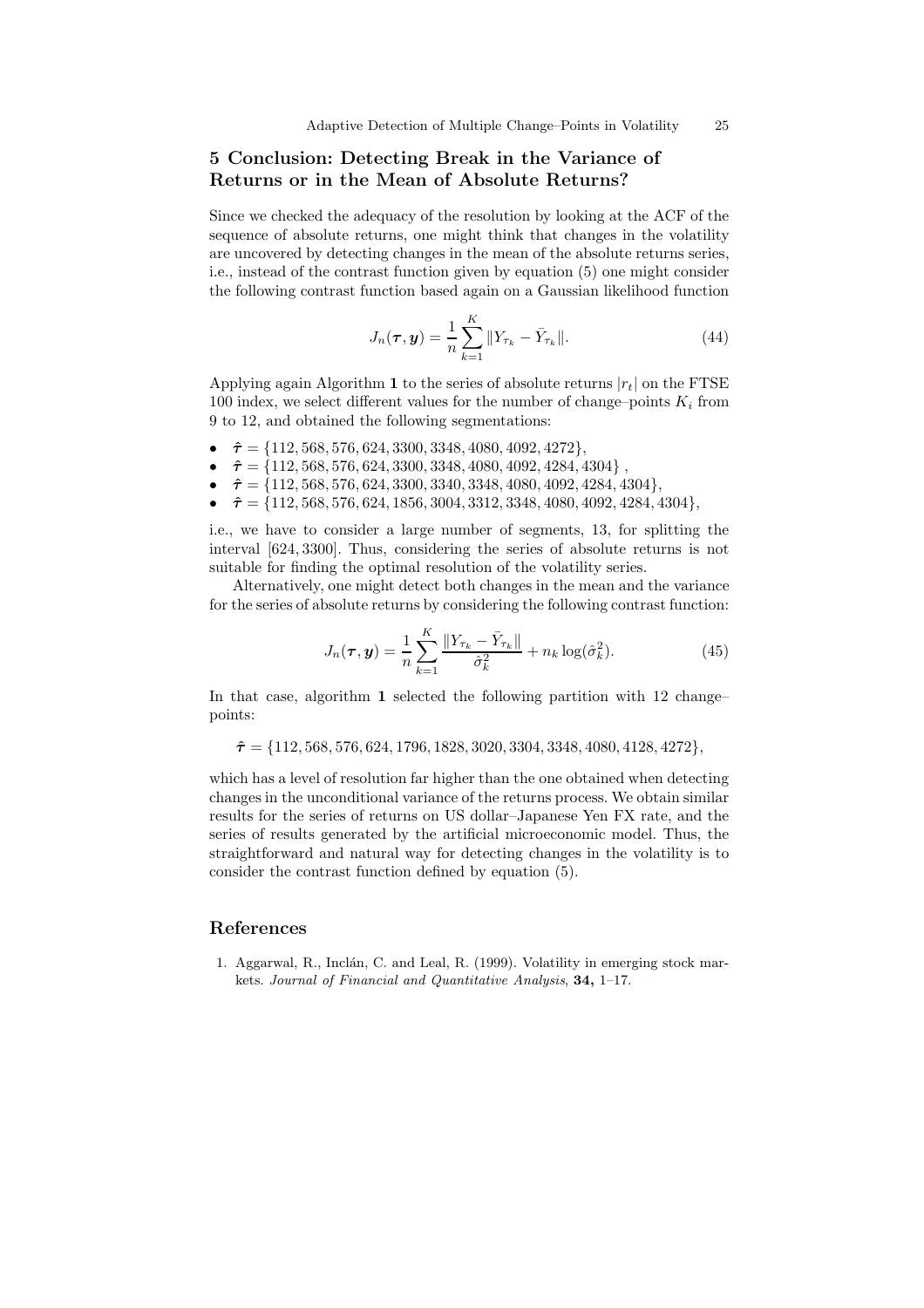- 26 Marc Lavielle and Gilles Teyssière
- 2. Basseville, M. and Nikiforov, N. (1993). The Detection of Abrupt Changes Theory and Applications. Prentice-Hall: Information and System Sciences Series.
- 3. Battacharya, P.K. (1987). Maximum Likelihood estimation of a change–point in the distribution of independent random variables: general multiparameter case. Journal of Multivariate Analysis, 32, 183–208.
- 4. Beran, J. and Terrin, N. (1999). Correction: Testing for a change of the long– memory parameter. Biometrika, 86, 233.
- 5. Beran, J. and Terrin, N. (1996). Testing for a change of the long–memory parameter. Biometrika, 83, 627–638.
- 6. Berkes, I., Horváth, L. and Kokoszka, P.S. (2004). Testing for parameter constancy in  $GARCH(p, q)$  models. Statistics and Probability Letters, in press.
- 7. Berkes, I., Gombay, E., Horváth, L. and Kokoszka, P.S. (2004). Sequential change–point detection in  $GARCH(p, q)$  models. Econometric Theory, 20, 1140– 1167.
- 8. Berkes, I., Horváth, L., Kokoszka, P.S. and Shao, Q-M. (2003). On discriminating between long–range dependence and changes in mean. Preprint.
- 9. Bhattacharya, R.N., Gupta, V.K. and Waymire, E. (1983). The Hurst effect under trends. Journal of Applied Probability, 20, 649–662.
- 10. Birgé, L. and Massart, P. (2001). A generalized  $C_p$  criterion for Gaussian model selection. Preprint Université Paris-Sud.
- 11. Braun, J.V., Braun, R.K. and Muller, H.G. (2000). Multiple changepoint fitting via quasilikehood, with application to DNA sequence segmentation. Biometrika, 87, 301–314.
- 12. Brodsky. B. and Darkhovsky, B. (1993). Nonparametric Methods in Change– Point Problems. Kluwer Academic Publishers, The Netherlands.
- 13. Chu, C.-S.J. (1995). Detecting parameter shift in GARCH models. Econometric Reviews, 14, 241–266.
- 14. Csörgö, M. and Horváth, L. (1997). Limit Theorems in Change–Point Analysis. Wiley.
- 15. Dalhaus, R. (1997). Fitting time series models to nonstationary processes. The Annals of Statistics, 25, 1-37.
- 16. Gaunersdorfer, A. and Hommes, C.H. (2005). A nonlinear structural model for volatility clustering, in: Teyssière, G. and Kirman, A., (Eds.),  $Long-Memory$  in Economics. Springer Verlag, Berlin. Appears in this volume.
- 17. Gijbels, I., Hall, P. and Kneip, A. (1999). On the estimation of jump points in smooth curves. The Annals of the Institute of Statistical Mathematics, 51, 231–251.
- 18. Giraitis, L., Leipus, R. and Surgailis, D. (2005). Recent advances in ARCH modelling, in: Teyssière, G. and Kirman, A., (Eds.), Long-Memory in Economics. Springer Verlag, Berlin. Appears in this volume.
- 19. Giraitis, L. and Leipus, R. (1992). Testing and estimating in the change–point problem of the spectral function. Lithuanian Mathematical Journal, 32, 20–38.
- 20. Giraitis, L. and Leipus, R. (1990). Functional CLT for nonparametric estimates of the spectrum and change–point problem for a spectral function. Lithuanian Mathematical Journal, 30, 674–679.
- 21. Giraitis, L., Leipus, R. and Surgailis, D. (1996). The change–point problem for dependent observations. Journal of Statistical Planning and Inference, 53, 297–310.
- 22. Granger, C.W.J. (2002). Long memory, volatility, risk and distribution. Preprint.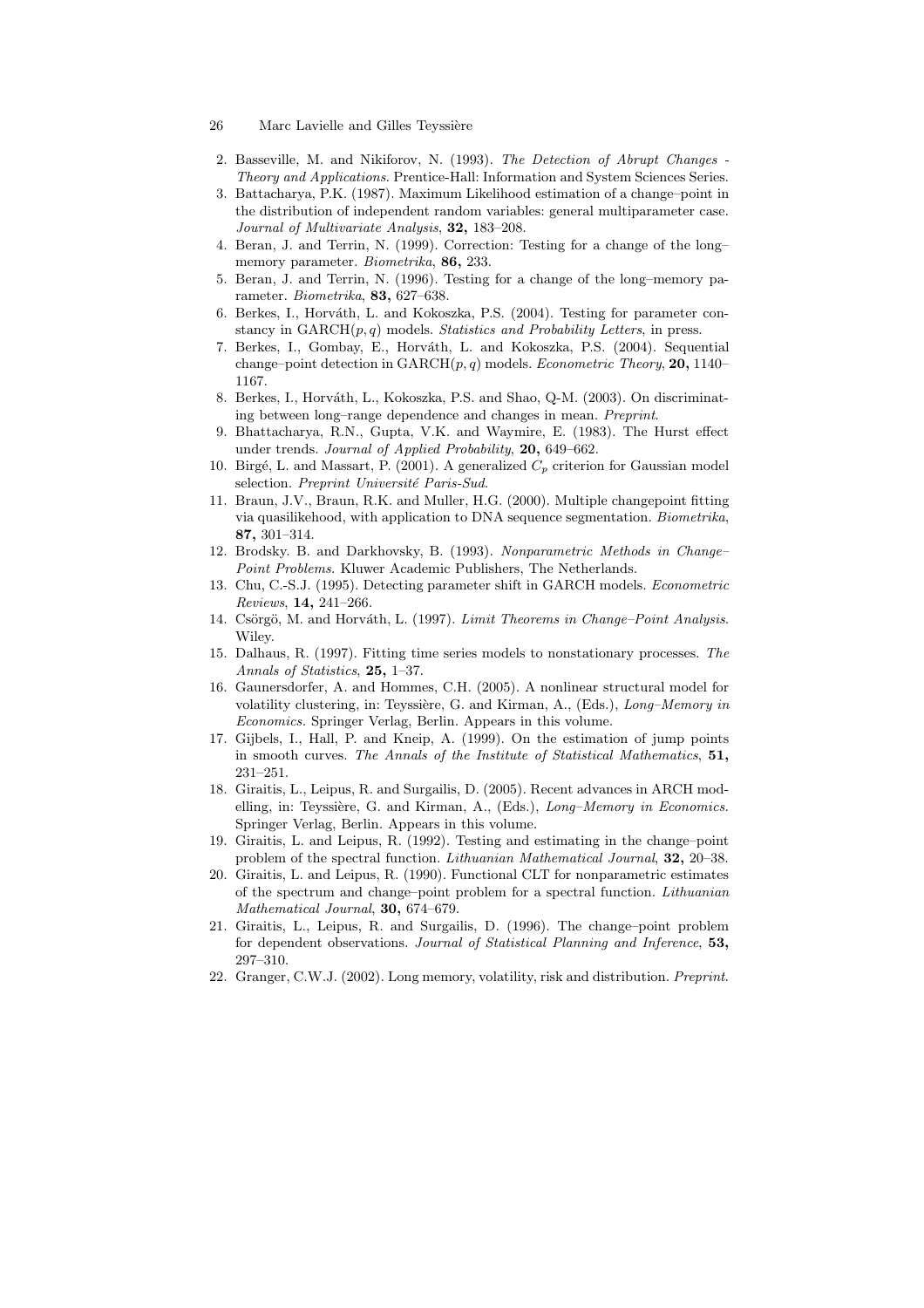- 23. Granger, C.W.J. (2000). Current perspectives on long memory processes. Academia Economic Papers, 28, 1–16.
- 24. Granger, C.W.J. and Hyung, N. (2004). Occasional structural breaks and long memory with an application to the S&P 500 absolute stock returns. Journal of Empirical Finance, 11, 399–421.
- 25. Granger, C.W.J. and Hyung, N. (1999). Occasional structural breaks and long– memory. Preprint.
- 26. Granger, C.W.J. and Ding, Z. (1995). Some properties of absolute returns, an alternative measure of risk. Annales d'Économie et de Statistique,  $40, 67-91$ .
- 27. Hawkins, D.L. (1977). Testing a sequence of observations for a shift in location. Journal of the American Statistical Association, 72, 180-186.
- 28. Horváth, L. (2001). Change–point detection in long–memory processes. Journal of Multivariate Analysis, 78, 218–234.
- 29. Horváth, L., Kokoszka, P.S. and Teyssière, G. (2001). Empirical process of the squared residuals of an ARCH sequence. The Annals of Statistics, 29, 445–469.
- 30. Horváth, L. and Shao, Q-M. (2001). Limit theorems for quadratic forms with application to the Whittle's estimate. Annals of Applied Probability, 9, 146–187.
- 31. Inclán, C. and Tiao, G.C. (1994). Use of cumulative sums of squares for retrospective detection of changes in variance. Journal of the American Statistical Association, 89, 913–923.
- 32. Kay, S.M. (1998). Fundamentals of Statistical Signal Processing: Detection Theory. Prentice Hall: Signal Processing Series.
- 33. Kim, H.J. (1994). Likelihood ratio and cumulative sum tests for a change–point in linear regression. Journal of Multivariate Analysis, 51, 54–70.
- 34. Kokoszka, P.S. and Leipus, R. (1999). Testing for parameter changes in ARCH models. Lithuanian Mathematical Journal, 39, 231–247.
- 35. Kokoszka, P.S. and Leipus, R. (2000). Change–point estimation in ARCH models. Bernoulli, 6, 513–539.
- 36. Kokoszka, P.S. and Leipus, R. (2002). Detection and estimation of changes in regime, in: M.S. Taqqu, G. Oppenheim and Doukhan P. (Eds.), Long-Range Dependence: Theory and Applications, 325–337. Birkhauser.
- 37. Kokoszka, P.S. and Teyssière, G. (2002). Change-point detection in GARCH models: Asymptotic and bootstrap tests. Preprint.
- 38. Lavielle, M. (1999). Detection of multiple changes in a sequence of dependent variables. Stochastic Processes and their Applications, 83, 79–102.
- 39. Lavielle, M. (1998). Optimal segmentation of random processes. IEEE Transactions on Signal Processing, 46, 1365–1373.
- 40. Lavielle, M. (1993). Detection of changes in the spectrum of a multidimensional process. IEEE Transactions on Signal Processing, 41, 742–749.
- 41. Lavielle, M. and Teyssière, G. (2005). Detection of multiple change–points in multivariate time series. Preprint.
- 42. Lavielle, M. and Lebarbier, E. (2001). An application of MCMC methods to the multiple change–points problem. Signal Processing, 81, 39–53.
- 43. Lavielle, M. and Ludeña, C. (2000). The multiple change–points problem for the spectral distribution. Bernoulli, 6, 845-869.
- 44. Lebarbier, E. (2001). Adaptive estimation of a piecewise continuous signal in Gaussian noise. Preprint Université Paris-Sud.
- 45. Lombard, F. (1987). Rank tests for change point problems. Biometrika, 74, 615–624.